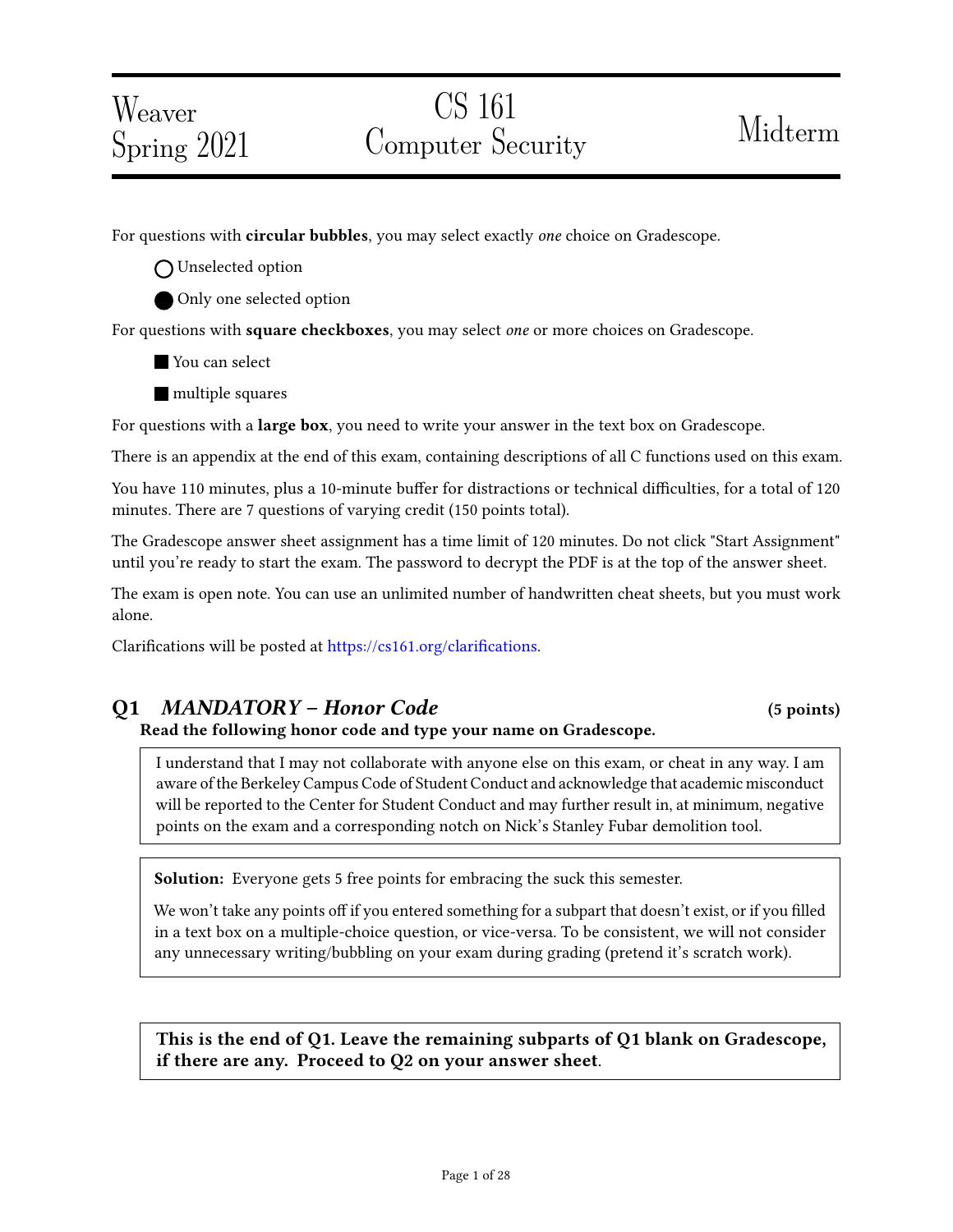

Grade distribution (out of 150 points):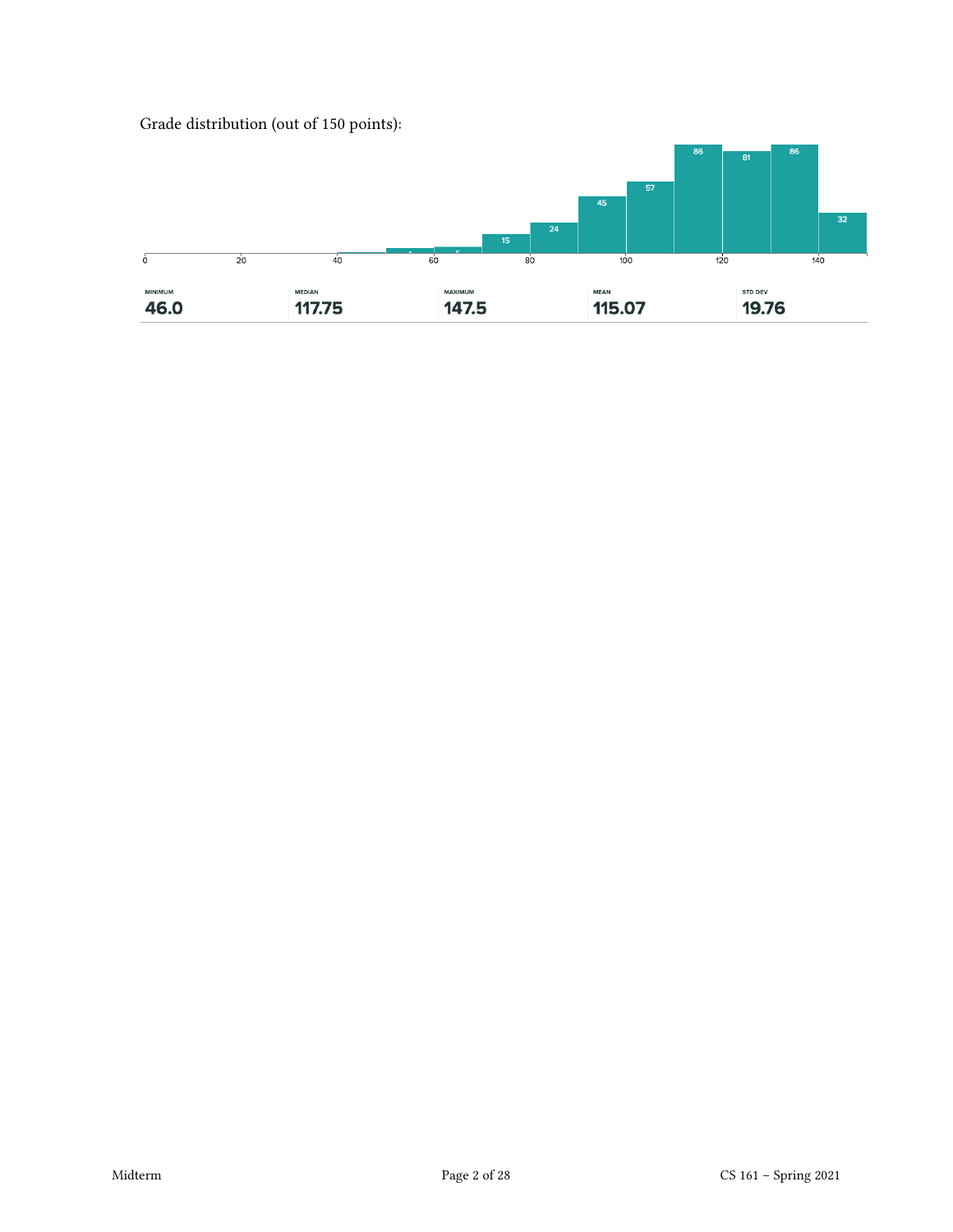### $Q2$  True/false (40 points)

Each true/false is worth 2 points.

Q2.1 True or False: A bank vault is protected by a locked door, but thieves break into the vault by entering the apartment upstairs and drilling a hole through the ceiling. This is an example of least privilege.



**Solution:** False. The thieves were never given any unnecessary privileges by the bank. This is an example of failing to ensure complete mediation (or a system being as safe as its weakest link). The bank failed to check an alternate way to access the bank vault.

Fun fact: This is the plot of the film  $Rif\hat{H}$ , which was banned in several countries because it inspired many copycats to try out the same heist.

Q2.2 True or False: Time-of-check to time-of-use (TOCTTOU) vulnerabilities can be present in memory-safe programming languages such as Python.



TRUE **CONSTRUE** 

Solution: True. This vulnerability is not specific to buffer overflows; it's an overarching concept that can appear across many different programs and platforms.

Q2.3 True or False: In general, we want our trusted computing base (TCB) to be as large as possible, in order to ensure that all components of a software system are trusted components.



Solution: False. Keeping the TCB small makes it simpler to ensure that all of your TCB is trusted.

Q2.4 True or False: A program with ASLR, stack canaries, and WˆX (also known as non-executable pages, DEP, or the NX bit) enabled is still vulnerable to integer conversion vulnerabilities.



TRUE **CONSTRUE** 

Solution: True. Integer conversion vulnerabilities don't necessarily have to be related to stack smashing. Consider the authentication bit example from lecture/notes, where we overflow a local variable buffer to overwrite an authentication variable directly above the buffer. This could have an integer conversion vulnerability, even when ASLR, stack canaries, and WˆX are all enabled.

Q2.5 True or False: Format string vulnerabilities let us read values from memory, but not write to memory.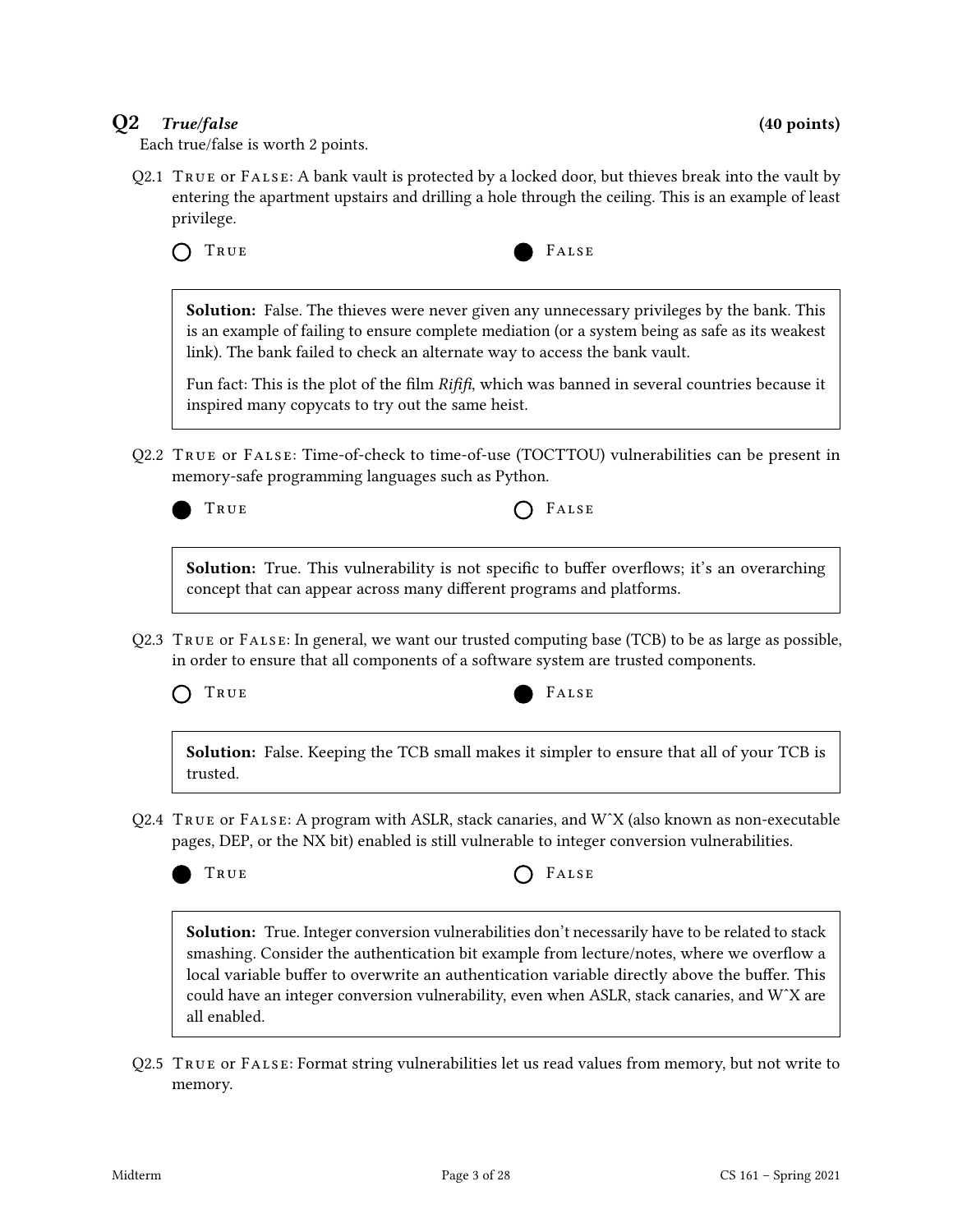TRUE **FALSE** 



Solution: False. The %n format string type lets the attacker write values to memory.

Q2.6 Consider the following vulnerable function:

```
1 void vulnerable () {
2 char buf [32];
3 \vert gets (buf);
4 printf (buf);
5| }
```
True or False: Replacing gets(buf) with fgets(buf, 32, stdin) makes this function memory-safe.



Solution: False. This program has two vulnerabilities - the gets is the first one, and the printf of a user-inputted string is the second. We should change the printf to printf("%s", buf); to avoid string format vulnerabilities.

Q2.7 TRUE or FALSE: When  $W^{\wedge}X$  (also known as non-executable pages, DEP, or the NX bit) is enabled, memory on the heap can be interpreted as code and executed.

TRUE **FALSE** 



**Solution:** False.  $W^{\wedge}X$  says memory can be writable or executable, but not both. Memory on the heap must be writable, so by definition it cannot be executable.

Q2.8 True or False: When ASLR is enabled, it is possible to redirect to shellcode that is located on the stack.





Solution: True. Techniques like return-oriented programming, guessing addresses, leaking addresses, and ret2esp (from Project 1) are designed to subvert ASLR and execute shellcode on the stack.

Q2.9 True or False: Pointer authentication is a commonly-used defense on 32-bit systems.





Solution: False. Pointer authentication is only used on 64-bit systems (e.g. the latest ARM processors), where addresses are 64 bits long and contain many unused bits. 32-bit systems usually use all 32 bits for addresses, so pointer authentication is impractical.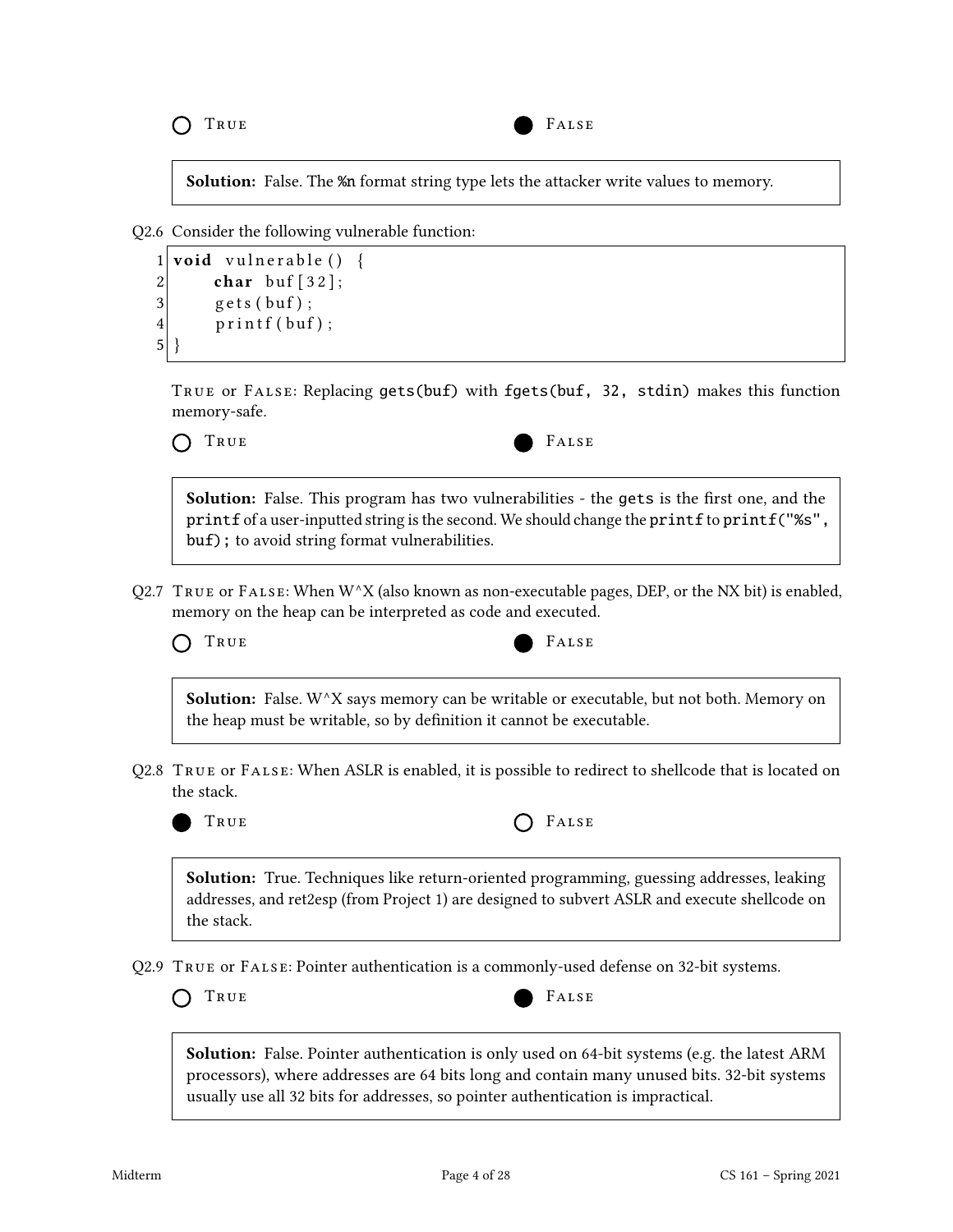| TRUE                                                  | FALSE                                                                                                                                                                                                                                                                                              |
|-------------------------------------------------------|----------------------------------------------------------------------------------------------------------------------------------------------------------------------------------------------------------------------------------------------------------------------------------------------------|
|                                                       | Solution: True. When encrypting or decrypting, each bit is XORed with the corresponding<br>bit in the key independently, with no dependence on any other bits.                                                                                                                                     |
| are reused, AES-CTR mode is still IND-CPA secure.     | Q2.11 TRUE or FALSE: If the secret key is randomly generated for each encryption, then even if nonces                                                                                                                                                                                              |
| TRUE                                                  | FALSE                                                                                                                                                                                                                                                                                              |
| the same each time.                                   | <b>Solution:</b> True. In AES-CTR mode, the nonce is fed into the block cipher along with the<br>secret key to obtain a sort of one time pad for the encryption. If the key changes each time,<br>the adversary won't be able to predict the output of the block cipher, even if the nonces are    |
| revealed to an eavesdropper at any time.              | Q2.12 TRUE or FALSE: While using AES-CBC mode, an IV associated with a ciphertext should never be                                                                                                                                                                                                  |
| TRUE                                                  | FALSE                                                                                                                                                                                                                                                                                              |
| properly decrypt.                                     | <b>Solution:</b> False. The IV needs to be published with the ciphertext so that the recipient can                                                                                                                                                                                                 |
|                                                       | However, note that IVs for future messages can't be published, because that would allow the<br>attacker to "cancel out" the IV in future encryptions to win the IND-CPA game. (See the<br>symmetric-key crypto discussion for more details.)                                                       |
| published ahead of time without breaking security.    | Q2.13   TRUE or FALSE: While using AES-CTR mode, nonces associated with future ciphertexts can be                                                                                                                                                                                                  |
| TRUE                                                  | FALSE                                                                                                                                                                                                                                                                                              |
| the secret key.                                       | <b>Solution:</b> True. It's okay for AES-CTR nonces to be published ahead of time because in CTR<br>mode, the nonce is always passed through block cipher encryption. Even if the nonce is known,<br>the block cipher outputs an unpredictable value that the attacker can't guess without knowing |
|                                                       | Q2.14 $\,$ T <code>RUE</code> or <code>FALSE:</code> A pseudorandom generator can be used to stretch an initial seed with $k$ bits of                                                                                                                                                              |
| entropy to a longer output with $2k$ bits of entropy. |                                                                                                                                                                                                                                                                                                    |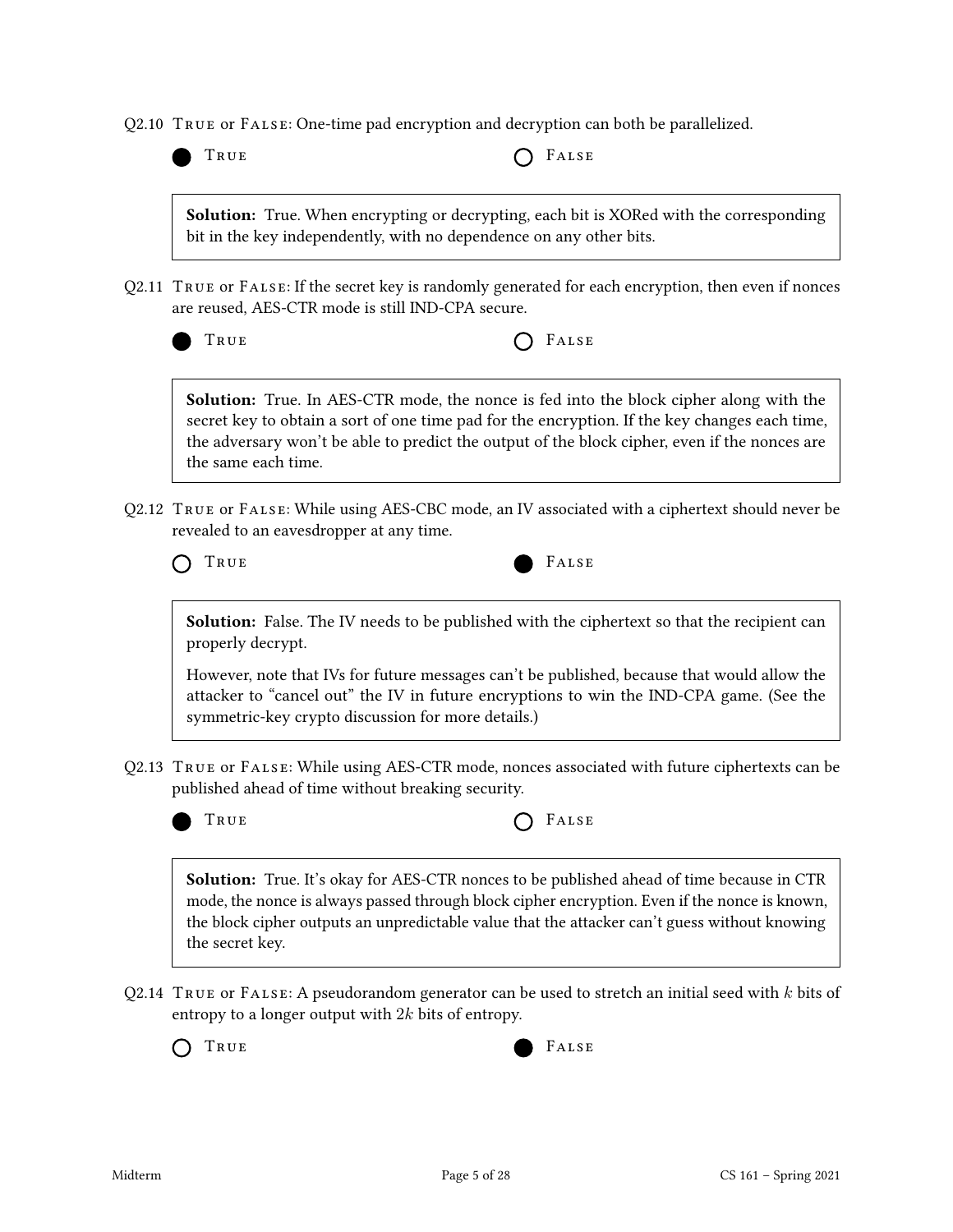**Solution:** No deterministic function can increase the entropy of any source. A pseudorandom generator can generate  $2k$  pseudorandom bits from k truly random bits, but the pseudorandom bits still only have k bits of entropy.

- Q2.15 TRUE or FALSE: Suppose  $p$  is a prime and  $g$  is a generator (just like in Diffie-Hellman). Given  $g^a$  $\pmod{p}$ , an attacker with unlimited computational resources cannot recover a.
	- TRUE **FALSE**



**Solution:** False. The attacker could try every a between 0 and p, compute  $g^a \pmod{p}$ , and see if it matches. However, this is considered computationally impractical if  $p$  is large enough.

Q2.16 True or False: In practice, El Gamal encryption is usually used to encrypt random session keys, not meaningful messages.



TRUE **CONSTRUE** 

Solution: True. Public-key cryptography is slow, so it is much faster to send an encrypted symmetric key and then use symmetric-key encryption for the actual messages. Also, the El Gamal protocol shown in lecture is not IND-CPA secure, which leads to potential information leakage if you use it to send meaningful messages.

Q2.17 True or False: Password hashing algorithms should use slower hashes.



TRUE **CONSTRUE** 

**Solution:** True. Using a slow hash increases the difficulty of a dictionary attack by a significant constant time factor.

Q2.18 TRUE OF FALSE: To solve a Bitcoin proof-of-work problem, a miner has to find a value whose hash begins with many zeros.

| True | $O$ FALSE |
|------|-----------|
|------|-----------|

**Solution:** True. Hashes are effectively random, so the miner has to try  $2^n$  hashes to find a value whose hash begins with  $n$  zeros. This proves that the miner performed approximately  $2^n$  hashes of work.

Q2.19 True or False: If you browse the Internet through Tor, all your communications are guaranteed to be anonymous (no adversary can see who you're communicating with).

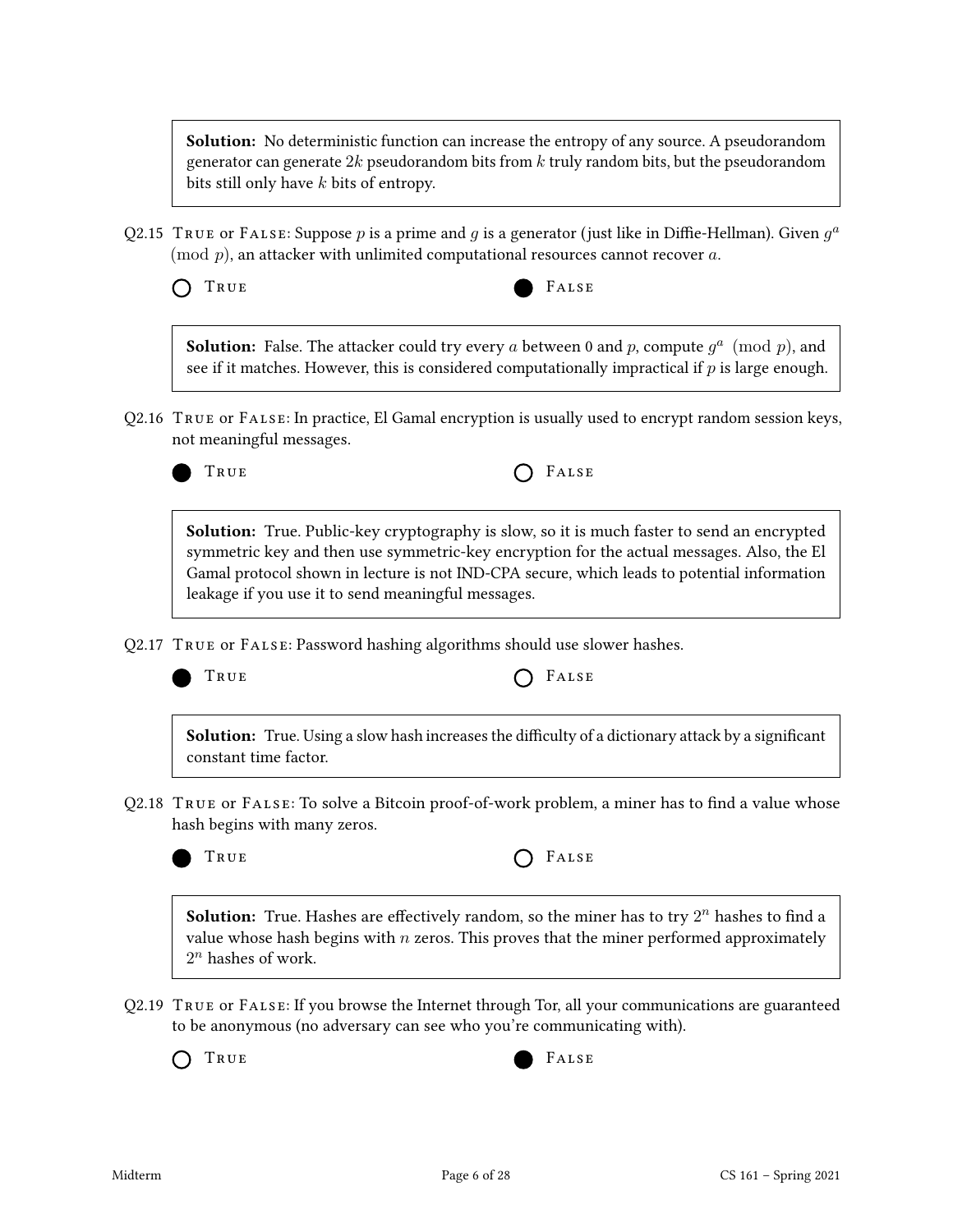Solution: False. A global adversary who can see the entire network (e.g. the NSA) can analyze network traffic and deduce who you're communicating with.

Q2.20 True or False: The fastest computers today are capable of brute-forcing a 128-bit key in about 20 years.



Solution: False. In lecture, Nick's calculations show it would take 30 trillion years.

This is the end of Q2. Leave the remaining subparts of Q2 blank on Gradescope, if there are any. Proceed to Q3 on your answer sheet.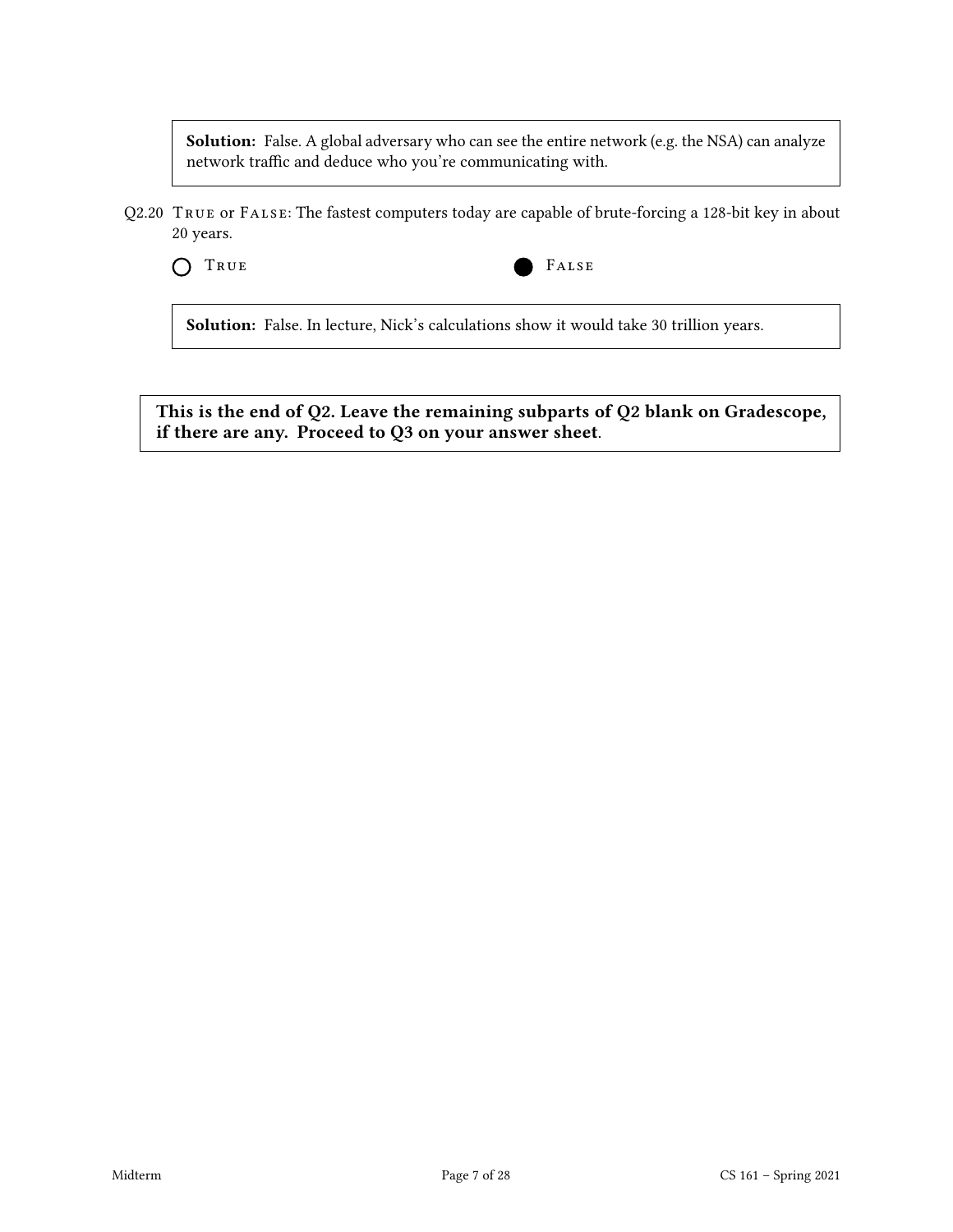## $Q3$  Copy Buffers (19 points)

Consider the following vulnerable C code:

```
1 void copy_buffers (char * dst, char * src, size_t num) {
2 strncpy (dst, src, num);
3}
4
5 int main () {
6 int size_bytes;
7 struct {
8 char x [64];
9 char y [8];
10 } my_struct;
11 char the buffer [64];
12 size_bytes = size of (the_buffer);
13
14 printf ("What would you like to write into the buffer?\ln");
15 \left| \right| f g e t s (the buffer, size bytes, stdin);
16
17 copy_buffers (my_struct.y, the_buffer, size_bytes);
18
19 return 0;
20 }
```
Definitions of relevant  $C$  functions may be found on the last page of this exam.

Assume you are on a little-endian 32-bit x86 system. Assume that there is no compiler padding or saved registers in all questions.

For this question, assume that **no memory safety defenses** are enabled.

Assume that you have set a breakpoint at line 2 in the program and stopped just before the call to strncpy. Fill in the numbered blanks corresponding to the following entries in the stack diagram. Each blank represents a variable or struct member and may represent more than one word. Higher-numbered addresses are located at the top of the diagram.

| Stack       |  |                     |  |
|-------------|--|---------------------|--|
| RIP of main |  |                     |  |
|             |  | SFP of main         |  |
| (1a)        |  |                     |  |
| (1b)        |  |                     |  |
| (1c)        |  |                     |  |
| (1d)        |  |                     |  |
| (2a)        |  |                     |  |
| (2b)        |  |                     |  |
| (2c)        |  |                     |  |
|             |  | RIP of copy_buffers |  |
|             |  | SFP of copy_buffers |  |

Q3.1 (3 points) Section 1: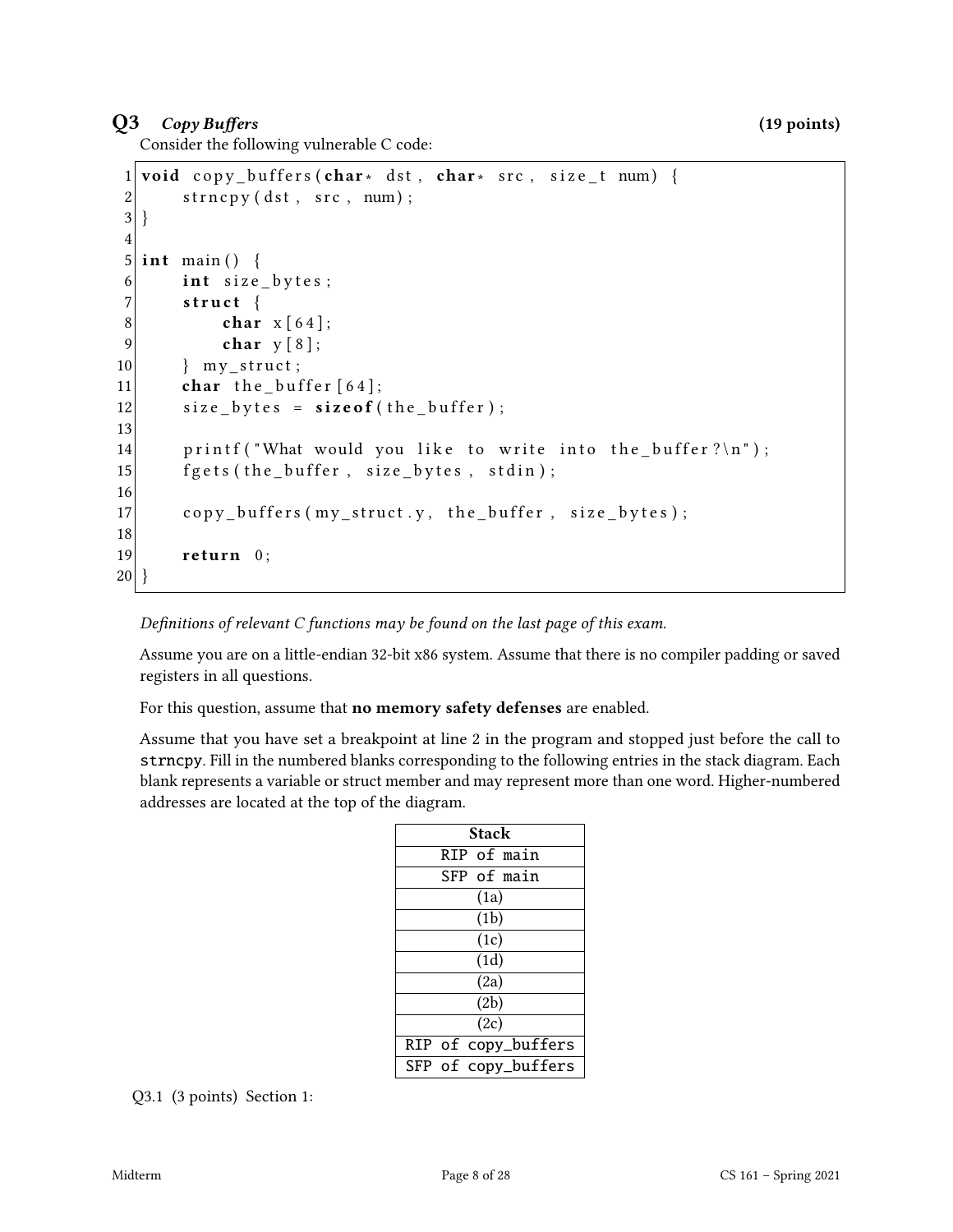(A) (1a) = size\_bytes; (1b) = my\_struct.y; (1c) = my\_struct.x; (1d) = the\_buffer (B) (1a) = size\_bytes; (1b) = my\_struct.x; (1c) = my\_struct.y; (1d) = the\_buffer (C) (1a) = the\_buffer; (1b) = my\_struct.y; (1c) = my\_struct.x; (1d) = size\_bytes (D) (1a) = the\_buffer; (1b) = my\_struct.x; (1c) = my\_struct.y; (1d) = size\_bytes (E) (1a) = my\_struct.y; (1b) = my\_struct.x; (1c) = the\_buffer; (1d) = size\_bytes (F) (1a) = my\_struct.x; (1b) = my\_struct.y; (1c) = the\_buffer; (1d) = size\_bytes Q3.2 (3 points) Section 2: (G) (2a) = num; (2b) = dst; (2c) = src (H) (2a) = src; (2b) = dst; (2c) = num (I) (2a) = num; (2b) = src; (2c) = dst (J) (2a) = dst; (2b) = src; (2c) = num (K)

 $\bigcap(L)$  —

Solution: Recall that:

- 1. Arguments get pushed on the stack in reverse order; and
- 2. Local variables get pushed on the stack in the order they are declared; and
- 3. Within a struct, the first variable declared is at the lowest address.

| Stack                       |
|-----------------------------|
| RIP of main                 |
| SFP of main                 |
| [local var] int size_bytes  |
| [local var] my_struct.y[8]  |
| [local var] my_struct.x[64] |
| [local var] char buf[64]    |
| [arg] size_t num            |
| [arg] char* src             |
| [arg] char* dst             |
| RIP of copy_buffers         |
| SFP of copy_buffers         |

Using GDB, you find that the address of the RIP of main is 0xfff7bf20. Construct an input that would cause the vulnerable program to execute shellcode when provided to the program.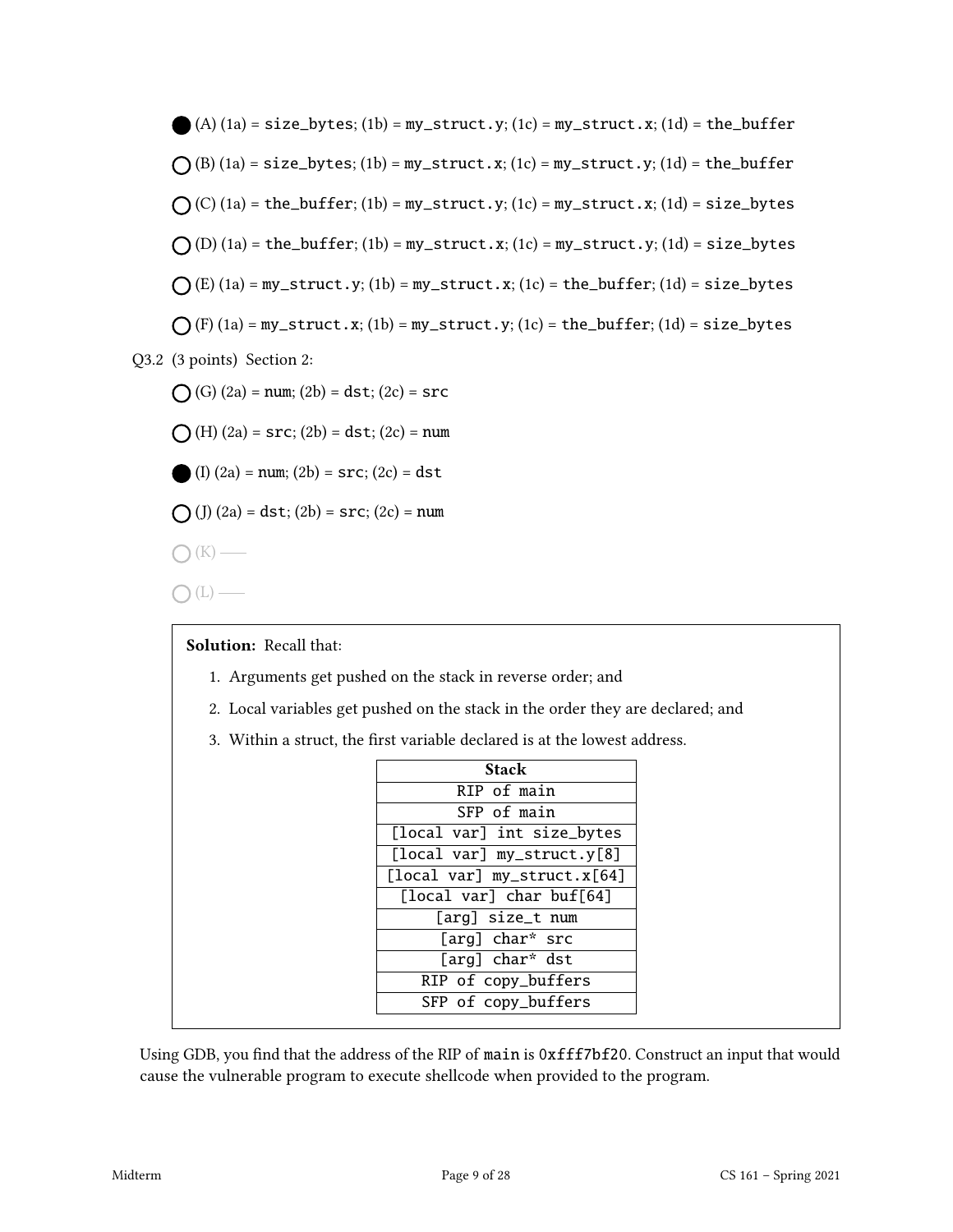Q3.3 (5 points) The first part of your input should be some number of garbage bytes. How many bytes of garbage do you need? Your answer should be an integer. Enter your answer in the text box on Gradescope.

 $\bigcap (A) \longrightarrow \bigcap (B) \longrightarrow \bigcap (C) \longrightarrow \bigcap (D) \longrightarrow \bigcap (E) \longrightarrow \bigcap (F) \longrightarrow$ 

**Solution:** The vulnerability here is at line 2. We are calling  $strncpy$  with dst =  $my\_struct.y$ ,  $src = the_buffer, and num = size_bytes = 64. This means we are copying up to 64$ bytes from the\_buffer to my\_struct.y, even though my\_struct.y is only 8 bytes.

The input to the program happens at the fgets call at line 15. At most 63 bytes of input will get read into the\_buffer, because fgets adds a null byte.

The stack diagram above shows that my\_struct.y is 16 bytes below the rip of main. We want to overwrite everything in between my\_struct.y and the rip of main. Therefore, we need 16 garbage bytes.

Q3.4 (5 points) The remainder of your input should be a series of bytes. What should these bytes be? You may use the variable SHELLCODE as 30-byte shellcode byte sequence. Your answer should be an expression in Python 2 syntax (just like Project 1). Enter your answer in the text box on Gradescope.

 $\bigcap(G)$  (G)  $\longrightarrow$   $\bigcap(H)$   $\longrightarrow$   $\bigcap(I)$   $\longrightarrow$   $\bigcap(H)$   $\longrightarrow$   $\bigcap(H)$   $\longrightarrow$   $\bigcap(H)$   $\longrightarrow$   $\bigcap(H)$   $\longrightarrow$   $\bigcap(H)$   $\longrightarrow$   $\bigcap(H)$   $\longrightarrow$   $\bigcap(H)$   $\longrightarrow$   $\bigcap(H)$   $\longrightarrow$   $\bigcap(H)$   $\longrightarrow$   $\bigcap(H)$   $\longrightarrow$   $\bigcap(H)$   $\longrightarrow$   $\bigcap(H)$   $\longrightarrow$   $\bigcap(H)$   $\longrightarrow$   $\bigcap(H)$ 

Solution: From the question, we know that the address of the rip of main is 0xfff7bf20. We have already written 16 bytes of garbage to reach the rip, so the next thing we write will overwrite the rip. We should overwrite the rip with the address of our shellcode.

The simplest solution is to put the shellcode 4 bytes above rip and then overwrite the rip with the address 4 bytes above rip. In this solution, the address of shellcode is  $0xfff7bf20+ 4 =$  $\x24\xbf{x}f7\xff$ , so the input would be:

 $'\x24\xbf\xf7\xff' + SHELLODE$ 

Other solutions are possible.

Q3.5 (3 points) Which of the following defenses would individually stop your exploit from the previous parts? Select all that apply.

 $\blacksquare$  (A) Stack canaries

 $\blacksquare$  (B) Non-executable pages (also called DEP, W^X, and the NX bit)

(C) ASLR

 $\square$  (D) None of the above

 $\Box$  (E) —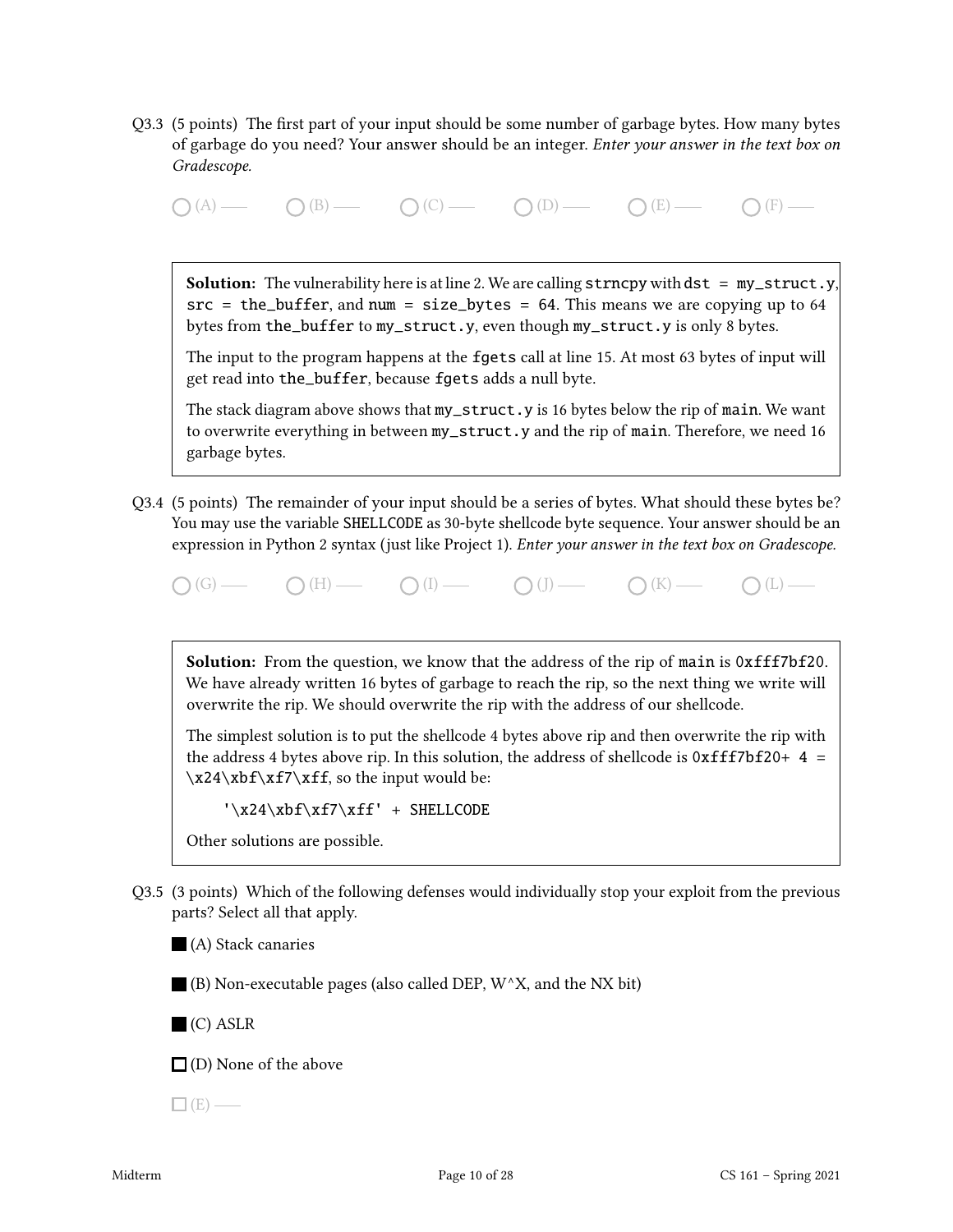Solution: Stack canaries defend against the exploit, because when overwriting everything between local variable my\_struct.y and the rip of main will overwrite the canary.

W^X defends against the exploit, because the shellcode on the stack would not be executable.

ASLR defends against the exploit, because the address of the rip of main would change each time.

This is the end of Q3. Leave the remaining subparts of Q3 blank on Gradescope, if there are any. Proceed to Q4 on your answer sheet.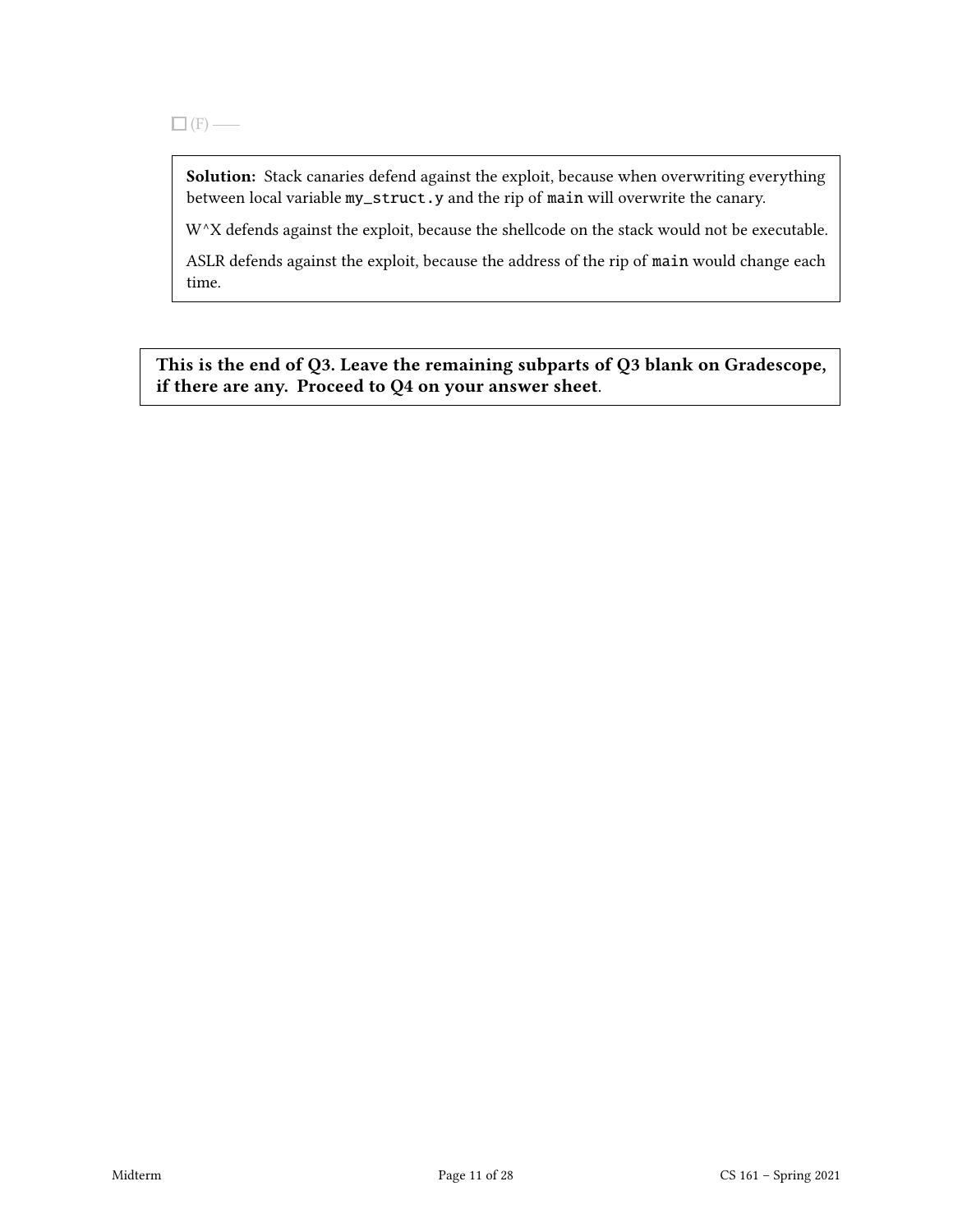#### $Q4$  *IV League* (15 points)

In this question,  $E$  denotes AES block cipher encryption.

Q4.1 (3 points) Recall that AES-ECB is not IND-CPA secure because it is deterministic. What if we tried to introduce randomness to AES-ECB? Consider a new scheme AES-ECB-IV whose construction is as follows:



Note that  $IV$  is the same for every block when encrypting a message. Assume  $IV$  is randomly generated for each encrypted message. Is AES-ECB-IV IND-CPA secure?

 $\bigcap$  (A) Yes, it is secure even if the attacker can predict future IVs, because it is no longer deterministic.

 $\bigcap$  (B) Yes, but only if the attacker is unable to predict future IVs.

(C) No, because an attacker can still detect when the same block is encrypted twice.

 $\bigcap$  (D) No, because AES is a bijective (one-to-one) function.

 $(E)$  —

 $(F)$  —

Solution: An adversary can XOR each block of the ciphertext with the IV and reduce the scheme to AES-ECB. In other words, after XORing each block of the ciphertext with the IV, the adversary will see the result of encrypting the message with regular ECB mode. Since regular ECB mode is deterministic, the adversary can tell when the same block is encrypted twice.

For the following parts, consider this new AES scheme below.

AES-MULTI $(K, M) = E(K, IV \oplus M_1 \oplus M_2 \oplus \cdots \oplus M_n).$ 

AES-MULTI splits the message M into blocks of the appropriate size matching the underlying block cipher. It XORs all of the message blocks together, and then XORs this result with the IV. The result's size is one block, which is fed into the block cipher. The output of the block cipher is the ciphertext.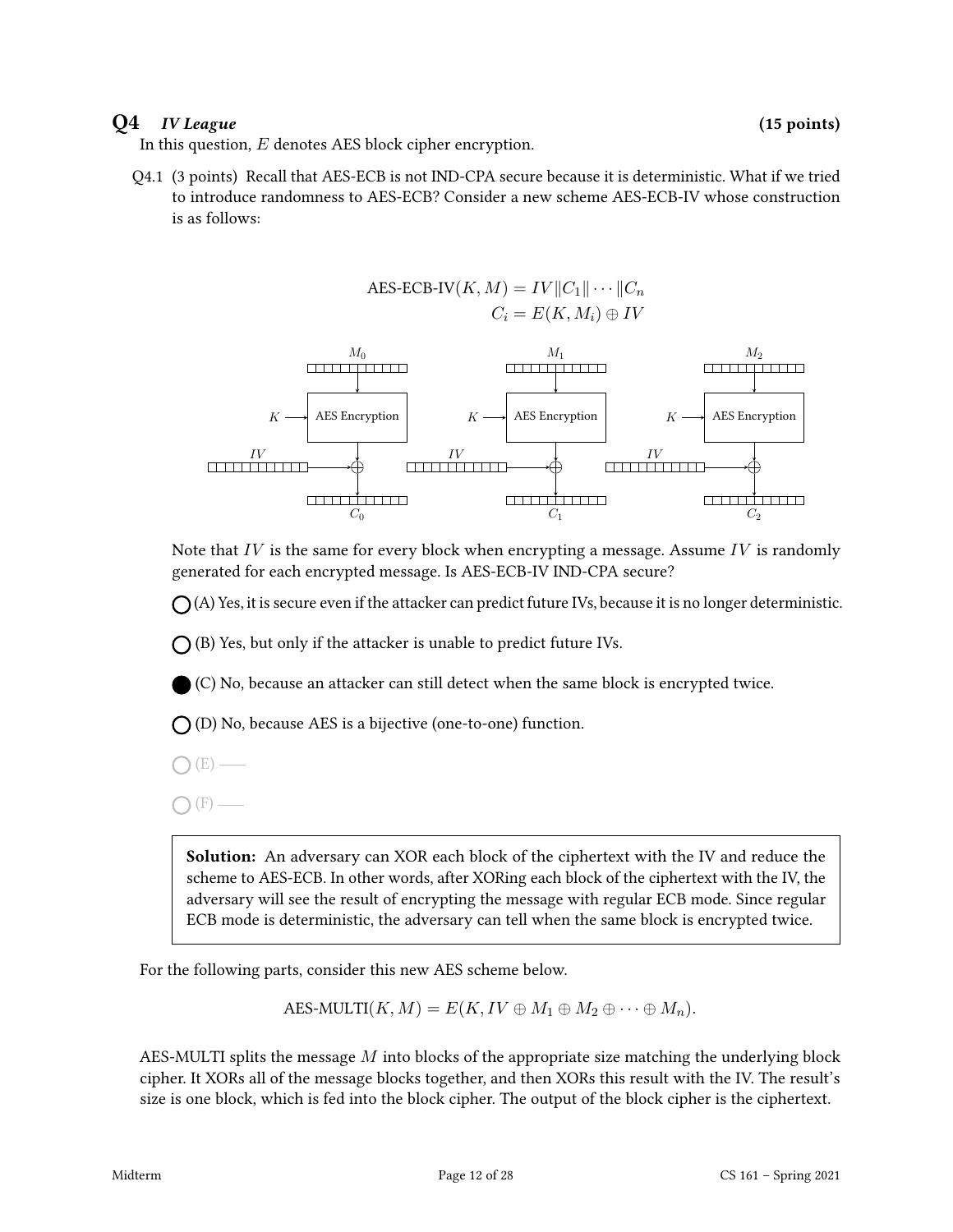Q4.2 (3 points) Alice encrypts a message with AES-MULTI. Can Bob decrypt the message?

 $\bigcap$  (G) Yes, Bob can always decrypt.

(H) Yes, but only if the message is one block long.

 $\bigcap$  (I) Yes, but only if the message is more than one block long.

 $\bigcap$  (J) No, Bob can never decrypt.

- $\bigcap (K)$  —
- $\bigcap(L)$  —

**Solution:** This scheme is correct when the original message is one block long, i.e.  $C =$  $E(K, IV \oplus M_1)$ . Bob can decrypt by decrypting the block cipher and then XORing out the IV, i.e.  $M_1 = D(K, C) \oplus IV$ .

For messages longer than one block, Bob cannot decrypt, since this scheme is not a permutation. Multiple messages can map to the same ciphertext. For example, consider a two-block message where  $M_1$  is all zeros and  $M_2$  is all ones. The encryption is  $C = E(K, IV \oplus M_1 \oplus M_2)$  $E(K, IV \oplus$  all ones). Now consider another two-block message where  $M_1$  is all ones and  $M_2$  is all zeros. The encryption is  $C = E(K, IV \oplus M_1 \oplus M_2) = E(K, IV \oplus$  all ones). The encryption is the same for two different messages. Bob can't tell which message Alice meant to send, so he can't decrypt.

- Q4.3 (3 points) Eve intercepts a ciphertext encrypted with AES-MULTI. Can Eve learn any information about the plaintext?
	- $\bigcap$  (A) Yes, Eve can always learn something about the plaintext.
	- $\bigcap$  (B) Yes, but only if the message is one block long.
	- $\bigcap$  (C) Yes, but only if the message is more than one block long.

(D) No, Eve can never learn anything about the plaintext.

 $O(E)$  —

 $\bigcap$  (F) —

Solution: Recall that without the key, the block cipher output is computationally indistinguishable from random, so the ciphertext looks effectively random to Eve. Additionally, the IV is different every time, so Eve can't deduce when the same message is sent twice.

Another way to see this is to recall AES-CBC. The first block of ciphertext encrypted with CBC is:  $C_1 = E(K, M_1 \oplus IV)$ . This means that AES-MULTI is essentially encrypting the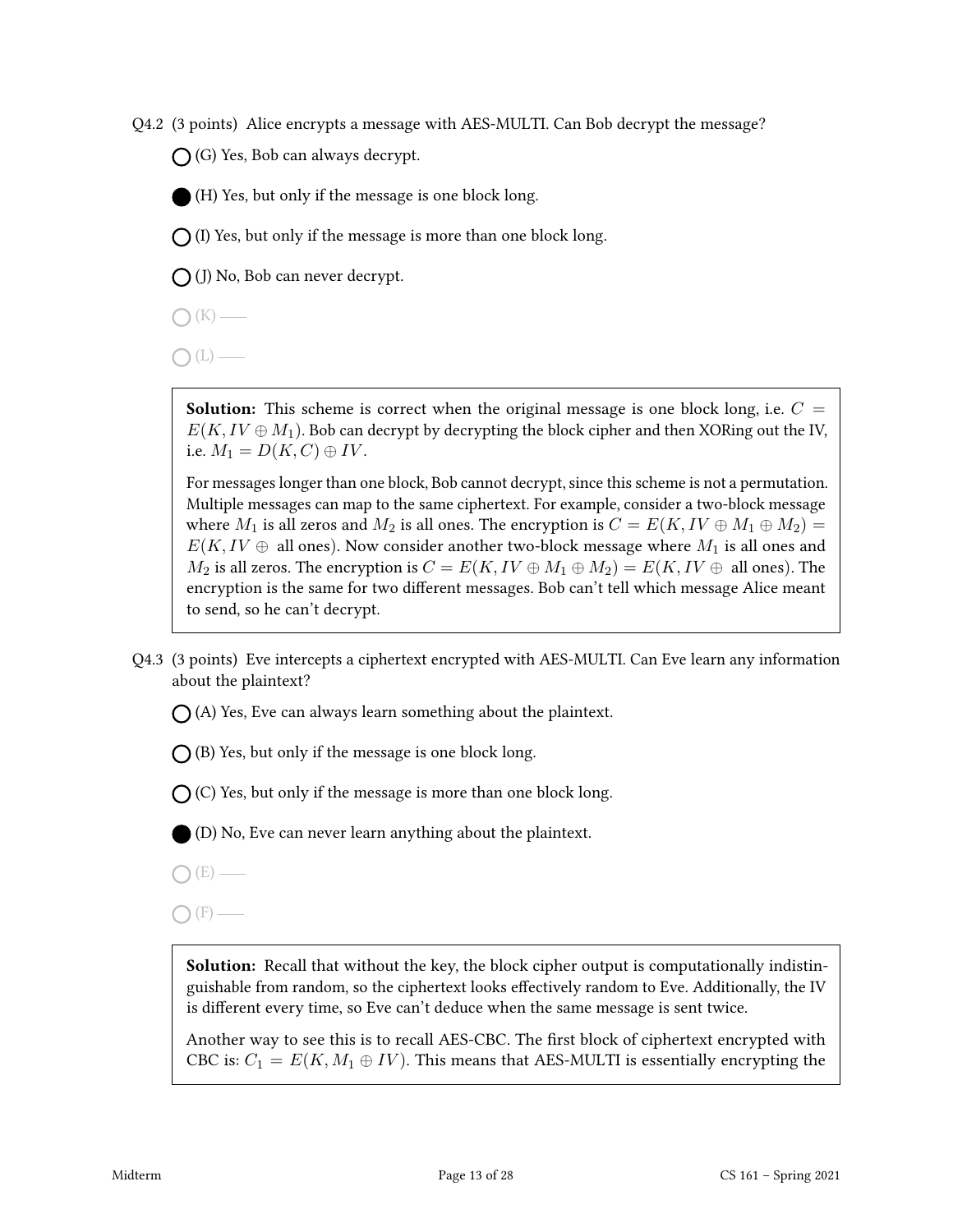one-block message  $M_1 \oplus M_2 \oplus \ldots \oplus M_n$  with AES-CBC. Since AES-CBC is IND-CPA secure, Eve cannot learn anything about the plaintext.

The following parts are independent of the previous parts.

Q4.4 (3 points) Recall CFB mode encryption:  $C_i = M_i \oplus E(K, C_{i-1}), C_0 = IV$ 



Cipher Feedback (CFB) mode encryption

Alice and Bob are using AES-CFB with reused IVs. What values can an eavesdropper Eve learn? Select all that apply.

| $\Box$ (G) The secret key                                        | $\Box$ (J) None of the above |
|------------------------------------------------------------------|------------------------------|
| $\Box$ (H) Partial information about the plaintexts $\Box$ (K) — |                              |
| $\blacksquare$ (I) The exact length of the messages              | $\Box$ (L) —                 |

Solution: Reused IVs don't help Eve learn about the secret key.

Reused IVs causes AES-CFB to become deterministic, so the attacker can learn when the same message is encrypted twice. More generally, the attacker can see when two messages start with the same blocks of plaintext.

CFB mode does not need padding, because the plaintext blocks are never passed through the block cipher. Thus the exact length of the message is leaked in CFB mode.

Q4.5 (3 points) Recall CBC mode encryption:  $C_i = E(K, M_i \oplus C_{i-1}), C_0 = IV$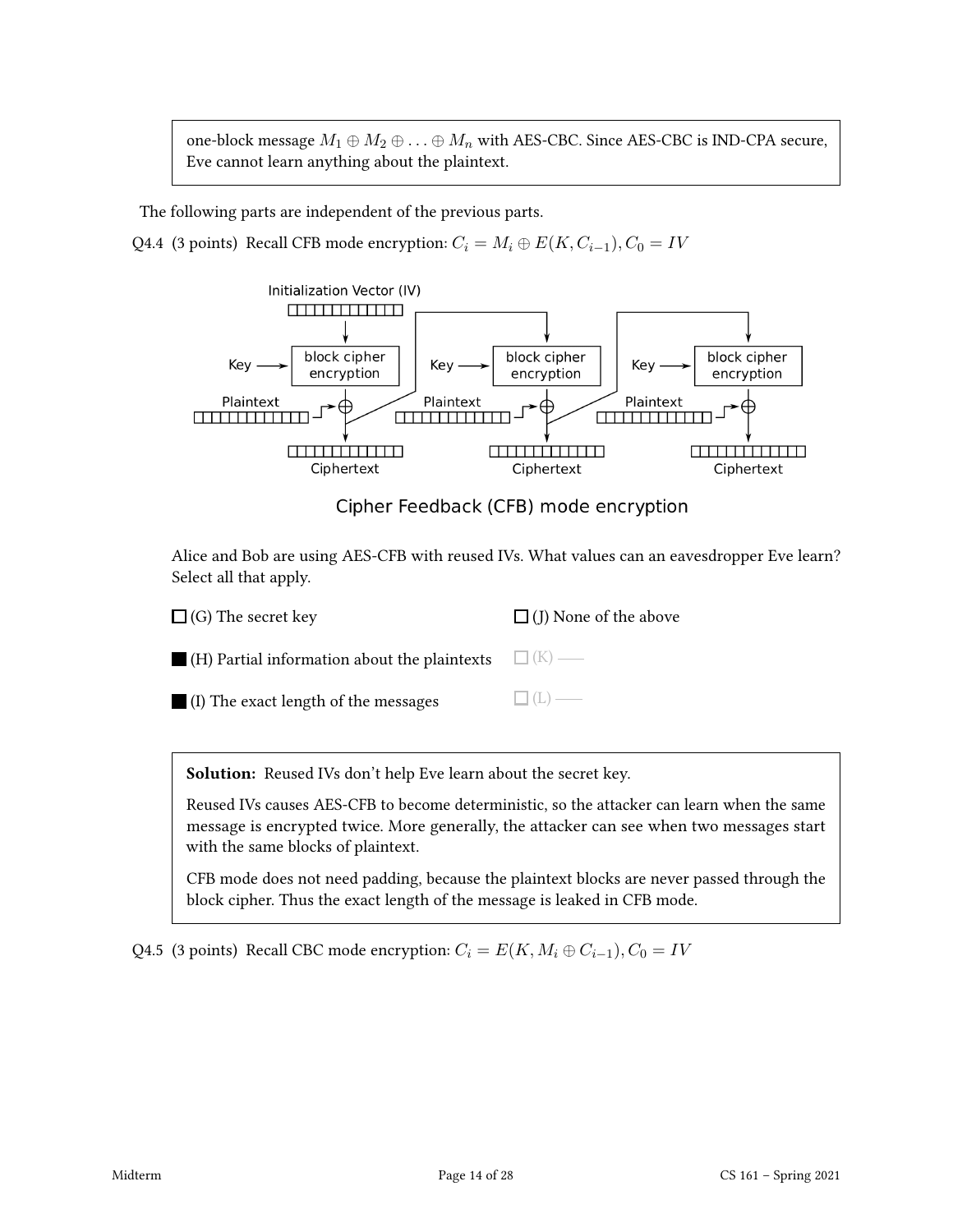

Cipher Block Chaining (CBC) mode encryption

Alice and Bob are using AES-CBC with reused IVs. Additionally, Alice and Bob prepend a shared counter, incremented per message, to each message before it is encrypted. For example, if Alice's first message is "hello" and Bob's reply is "world", Alice will send "1 - hello" and Bob will send "2 world" encrypted the same key and IV.

What values can an eavesdropper Eve learn? Select all that apply.

| $\Box$ (A) The secret key                                        | ■ (D) None of the above |
|------------------------------------------------------------------|-------------------------|
| $\Box$ (B) Partial information about the plaintexts $\Box$ (E) — |                         |
| $\Box$ (C) The exact length of the messages                      | $\Box$ (F) —            |

Solution: Reused IVs don't help Eve learn about the secret key.

When IVs are reused in AES-CBC, the attacker can see when two messages start with the same blocks of plaintext. However, because we add a counter to each message, messages will never start with the same block of plaintext. Therefore, no information is leaked about the plaintext.

The exact length is not leaked in CBC because it uses padding.

This is the end of Q4. Leave the remaining subparts of Q4 blank on Gradescope, if there are any. Proceed to Q5 on your answer sheet.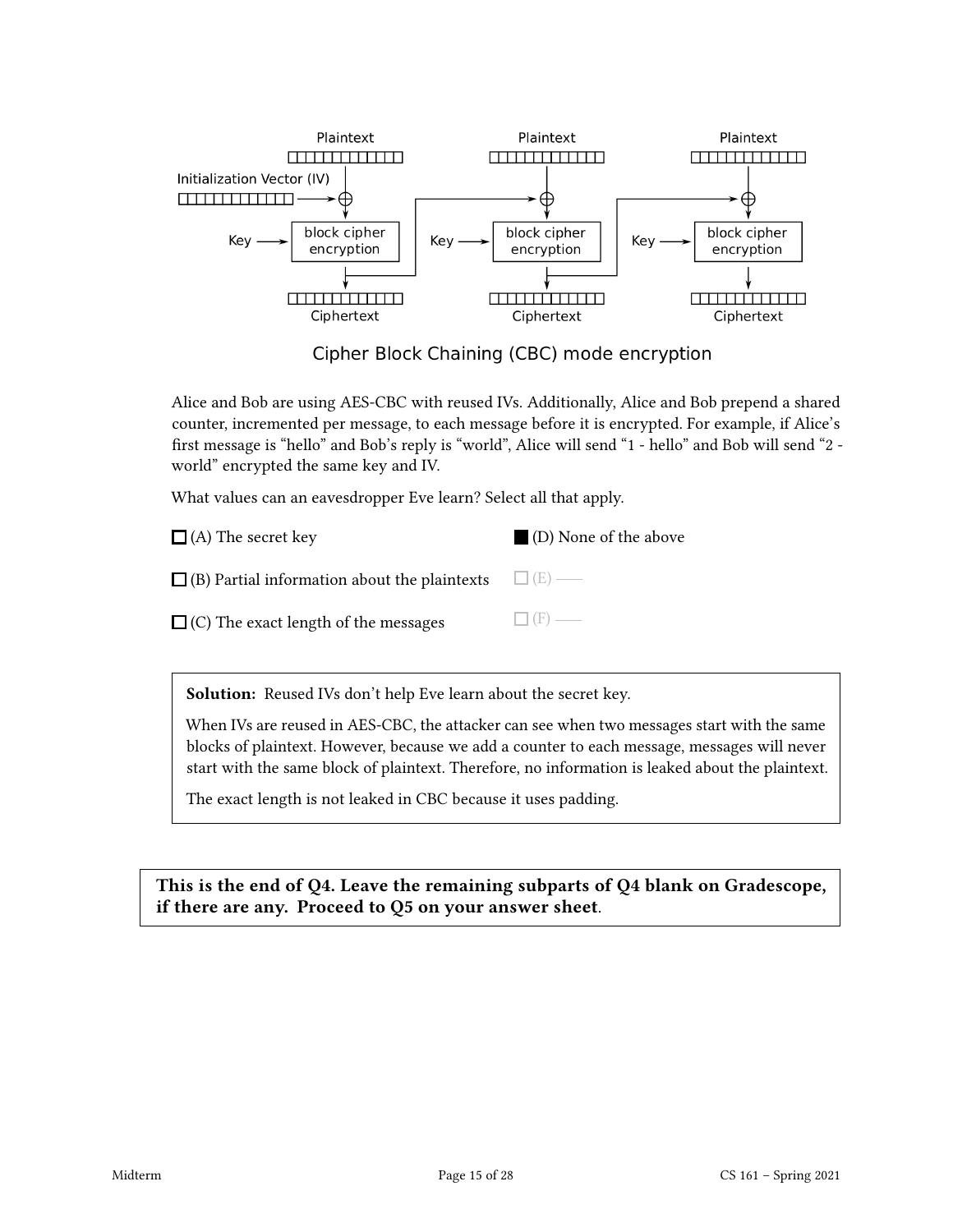#### Q5 Socially Distant Coin Flipping (18 points)

Alice and Bob want to flip a coin to settle a bet, but they can't meet in person. They both suspect that the other person might try to cheat to win the bet, so they need your help to construct a cryptographic coin-flipping scheme.

In general, a coin-flipping scheme works as follows:

- 1. Alice makes a guess b (where b is a bit, 0 for heads and 1 for tails). She locks in her guess by generating a value  $C(b)$  called the *commitment*. Alice sends the commitment to Bob.
- 2. Bob flips the coin and reports the result of the flip to Alice.
- 3. Alice reveals her guess  $b$  and optionally sends some additional information for verification. Bob can use this additional information to check that Alice's revealed guess matches her commitment.

A secure coin-flipping scheme must have two properties to prevent cheating:

- Hiding: The commitment  $C(b)$  without any additional verification information must leak no information about Alice's guess b. Otherwise, Bob could cheat by deducing that Alice guessed heads and claim that he flipped tails.
- Binding: The commitment must bind Alice to her guess—that is, Alice should not be able to change her guess after she has sent her commitment to Bob. In other words, Alice should not be able to guess heads, send a commitment for heads, and then claim that she guessed tails, without being detected by Bob.

For each scheme below, determine whether a scheme fulfills the binding property, the hiding property, both, or neither. In all questions,  $\parallel$  denotes concatenation.

Q5.1 (3 points) Commitment: Alice sends her guess to Bob:  $C(b) = b$ .

Verification: Alice reveals her guess. Bob checks that Alice's guess matches her commitment, i.e. he checks that  $C(b) = b$ .

| $\bigcap$ (A) Hiding only | $\bigcap$ (C) Neither property | $O(E)$ — |
|---------------------------|--------------------------------|----------|
| (B) Binding only          | $\bigcap$ (D) Both properties  | $O(F)$ — |

Solution: Alice sends her guess to Bob directly in the commitment, so Bob can trivially learn Alice's guess. Therefore, the scheme is not hiding.

Alice sends her guess to Bob directly in the commitment, so she cannot change her guess after she has sent her commitment. Therefore, the scheme is binding.

Q5.2 (3 points) Commitment: Alice generates a random secret key  $k$  and then encrypts her guess with a secure block cipher:  $C(b) = E(k, b)$ .

Verification: Alice reveals her guess and the key  $k$ . Bob decrypts the commitment and verifies that it matches Alice's guess, i.e. he checks that  $D(k, C(b)) = b$ .

Assume that encryption will automatically pad to the block size and decryption will unpad to the orginal message.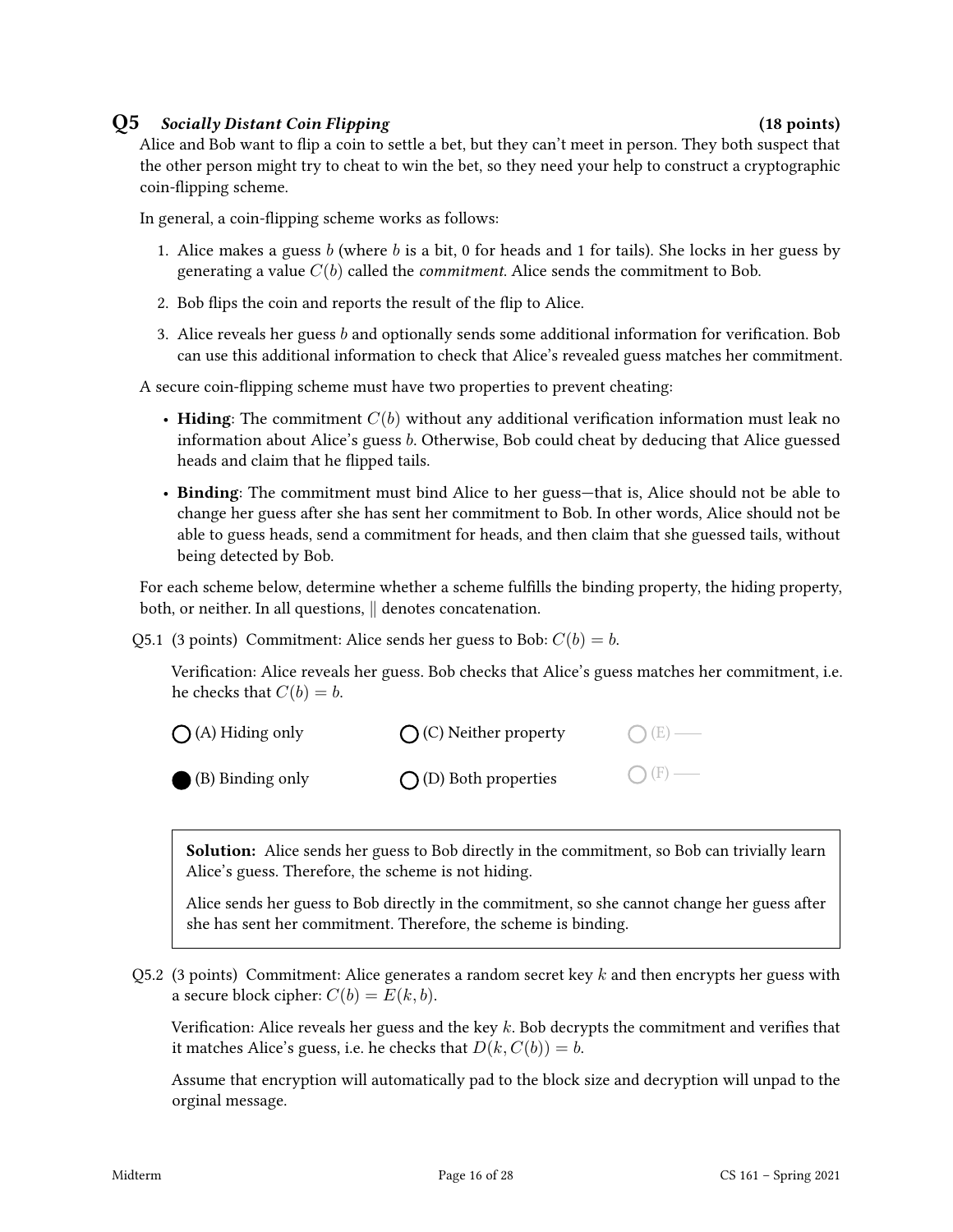

**Solution:** Because E is a secure block cipher, its output is computationally indistinguishable from random. Given the ciphertext  $E(k, b)$ , Bob cannot learn anything about the plaintext b without knowing  $k$ . Therefore, the scheme is hiding.

Note that although  $E$  is not IND-CPA (since it's deterministic), in this threat model, we are only using  $E$  once, so Bob will not be able to deduce when the same message is sent twice. Put another way, in the IND-CPA game, Bob has no encryption oracle; he can't ask Alice to encrypt arbitrary messages for him.

E is a permutation (it maps each unique message to a unique output), so  $E(k, 0) \neq E(k, 1) \rightarrow$  $C(0) \neq C(1)$ . This means Alice cannot send  $E(k, 0)$  and then reveal that she guessed 1 with the key  $k$ . Therefore, the scheme is binding.

Note that Alice could try announcing a different key  $k'$  such that  $E(k, 0) = E(k', 1)$ . In this scenario, she would send  $E(k, 0)$  as her commitment, then announce that she guessed 1 with the key  $k'$ . However, because the behavior of  $E$  is computationally indistinguishable from random, Alice would be unable to find such a  $k'$  in any practical amount of time.

Q5.3 (6 points) Commitment: Alice picks a random bit b' and XORs her guess with that bit:  $C(b) = b \oplus b'$ .

Verification: Alice reveals her guess and the random bit  $b'$ . Bob checks if Alice's guess, XORed with b', is equal to her commitment, i.e. he checks that  $C(b) = b \oplus b'$ .

If you answered that the scheme is binding, write one sentence explaining why. If you answered that the scheme is not binding, write one sentence explaining how Alice can guess heads (0) and claim that she guessed tails (1).

Enter your answer in the text box on Gradescope.

| $\bigcirc$ (A) Hiding only | $\bigcap$ (C) Neither property | $O(E)$ —        |
|----------------------------|--------------------------------|-----------------|
| $\bigcap$ (B) Binding only | $\bigcap$ (D) Both properties  | $\bigcap$ (F) — |

**Solution:** Regardless of Alice's guess,  $C(b) = b \oplus b'$  is 0 with probability 1/2 and 1 with probability 1/2. If her guess is 0,  $b' = 0 \rightarrow C(b) = 0$  with probability 1/2 and  $b' = 1 \rightarrow$  $C(b) = 1$  with probability 1/2. Likewise, if her guess is 1,  $b' = 0 \rightarrow C(b) = 1$  with probability  $1/2$  and  $b' = 1 \rightarrow C(b) = 0$  with probability  $1/2$ . Bob sees a random bit no matter what Alice guessed. Therefore, the scheme is hiding.

Alice can guess 0, pick  $b' = 1$ , send  $C(b) = 0 \oplus 1 = 1$ , claim that she guessed 1, and send Bob  $b'=0$ . Bob would check that  $C(b)=b\oplus b'\to 1=1\oplus 0,$  and be fooled into thinking Alice guessed 1.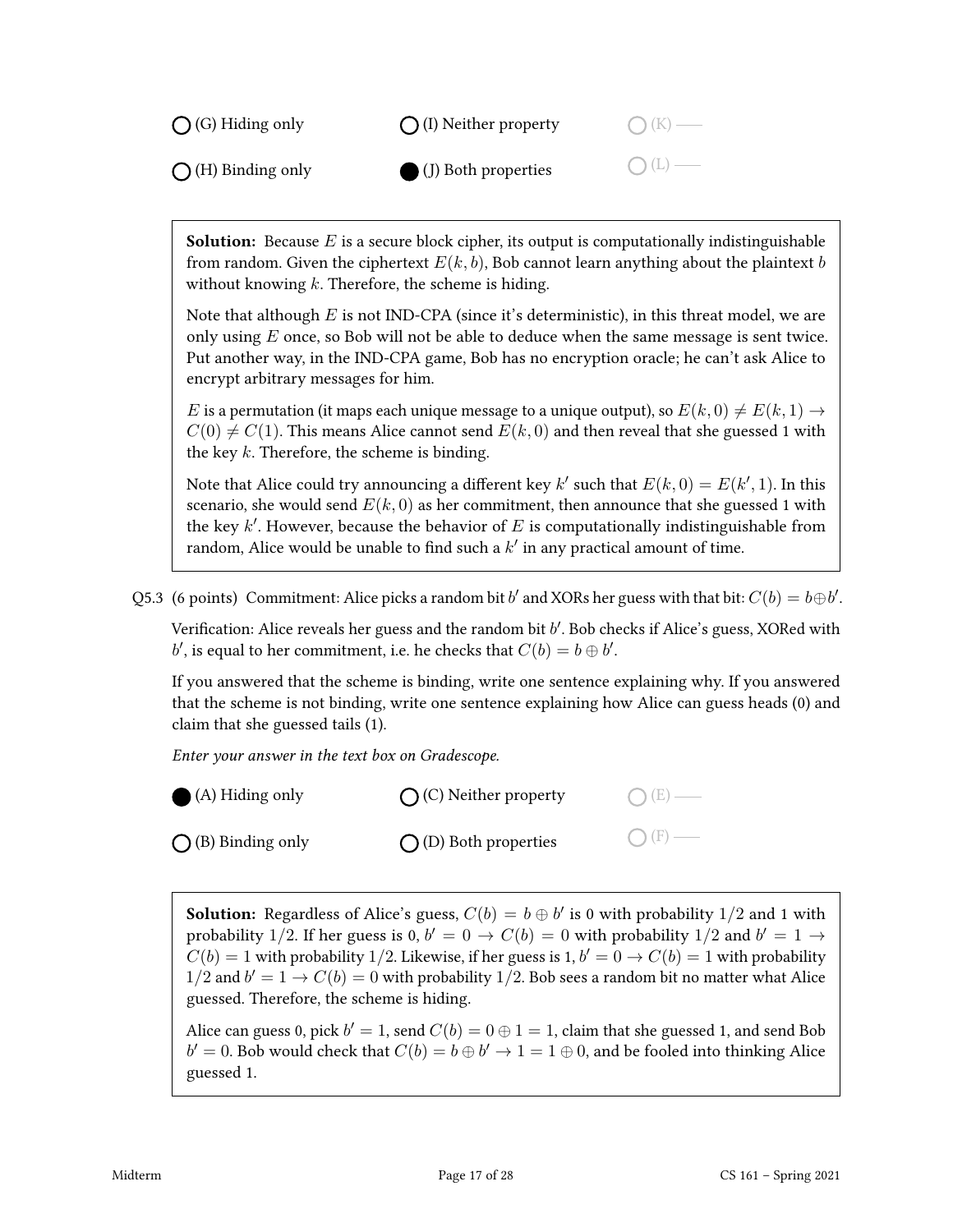More generally, Alice can lie about what  $b'$  she picked in order to force Bob's check to succeed. Therefore, the scheme is not binding.

Q5.4 (6 points) In this part, p is a publicly known, large prime number; q is a publicly known generator modulo  $p$ ; and  $a$  is another publicly known large number modulo  $p$ .

Commitment: Alice calculates  $C(b) = g^{a+b} \bmod p$ .

Verification: Alice reveals her guess. Bob checks that  $C(b) = g^{a+b} \bmod p$ .

If you answered that the scheme is hiding, write one sentence explaining why. If you answered that the scheme is not hiding, write one sentence explaining how Bob can learn Alice's guess.

Enter your answer in the text box on Gradescope.

| $\bigcirc$ (G) Hiding only | $\bigcap$ (I) Neither property | $O(K)$ — |
|----------------------------|--------------------------------|----------|
| (H) Binding only           | $\bigcap$ (J) Both properties  | $O(L)$ — |

**Solution:** a and g are public, and b can only take on 2 values, so Bob can calculate  $C(0)$  and  $C(1)$ , then compare the results to what Alice sent to deduce her guess. Therefore, the scheme is not hiding.

Note that  $g^a \neq g^{a+1} \to C(0) \neq C(1)$ . This means Alice cannot send  $C(0) = g^a$  and then reveal that she guessed 1, because Bob's check that  $C(0)=g^{a+1}$  would fail. Therefore, the scheme is binding.

This is the end of Q5. Leave the remaining subparts of Q5 blank on Gradescope, if there are any. Proceed to Q6 on your answer sheet.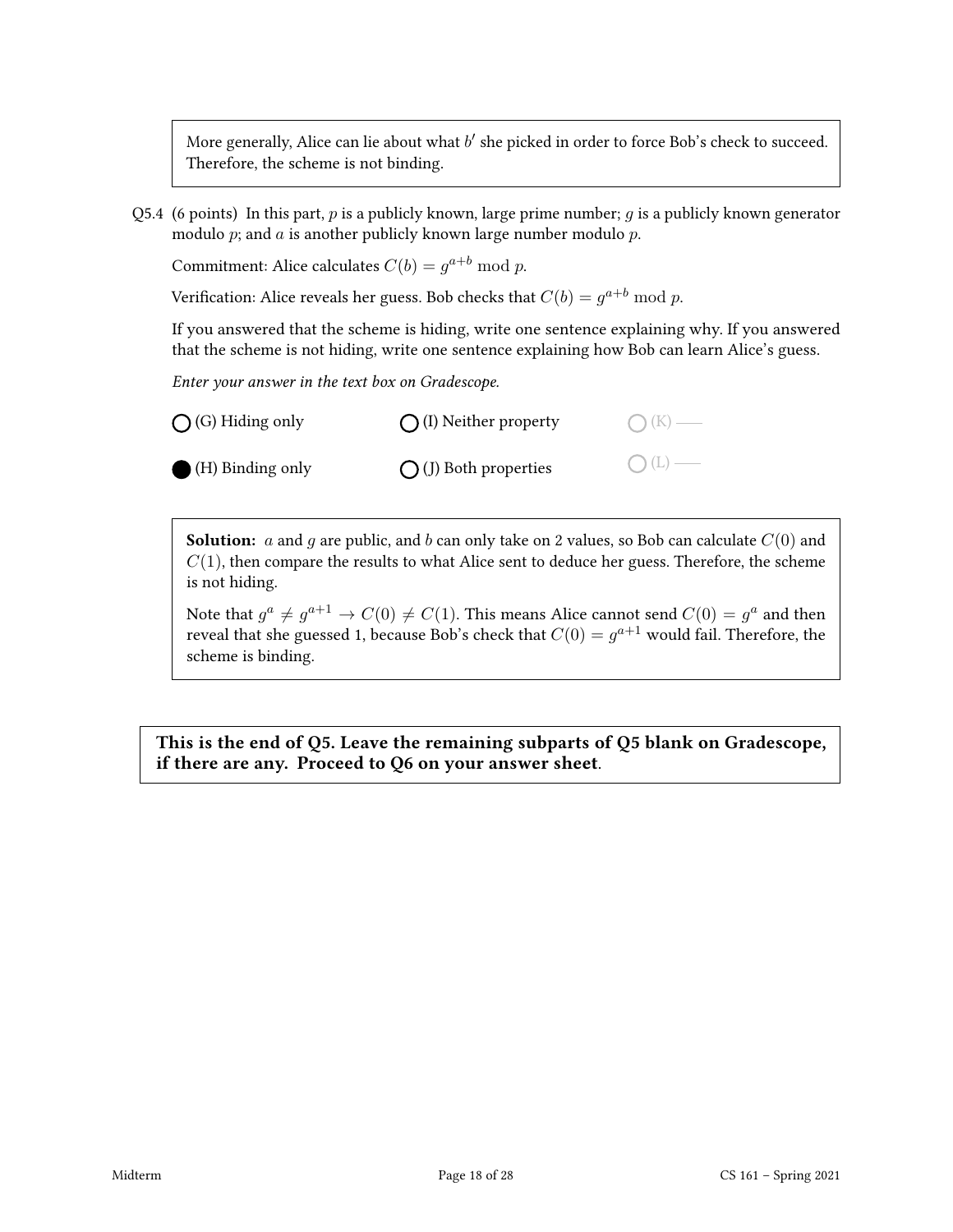### $Q6$  Stonks (22 points)

You are an engineer for the innovative<sup>TM</sup> stock trading app Hobinrood, and you notice that after some recent market shenanigans, attacks on your users' accounts are through the roof. Hobinrood needs you to analyze the security of a few potential password storage schemes.

In this question, H is a secure cryptographic hash function,  $\oplus$  denotes bitwise XOR, and  $\parallel$  denotes concatenation.

The attacker in this question has access to the entire password database, but no access to any data not explicitly stored in the database. The database does not store any extra information besides what is listed in each subpart. Each subpart is independent.

Assume that there are n users who each choose from a common pool of n possible passwords, and the attacker has enough compute power to perform  $O(n)$  hashes, decryptions, XORs, and other computations.

For each of the following password storage schemes, select all statements that are guaranteed to be true.

Q6.1 (3 points) For each user, the database stores (username,  $H(password)$ ).

(A) The attacker can determine all pairs of users who share the same password.

(B) The attacker can learn all users' passwords.

 $\blacksquare$  (C) The attacker can learn **at least one** user's password.

 $\Box$  (D) None of the above

 $\Box$ (E) —

 $\Box$  (F) —

Solution: There is no salt, so two users with the same password will have the same password hash stored in the database. Therefore the attacker can see which users have the same password without computing any hashes.

There is no salt, so the attacker can hash the entire dictionary and match hashes to learn all users' passwords.

The attacker can learn all users' passwords, so they can learn at least one user's password.

Q6.2 (3 points) For each user, the database stores (username,  $H$ (username)  $\oplus$  password).

You can assume that the output of  $H$  is at least as long as the maximum password length.

(G) The attacker can determine all pairs of users who share the same password.

(H) The attacker can learn all users' passwords.

(I) The attacker can learn at least one user's password.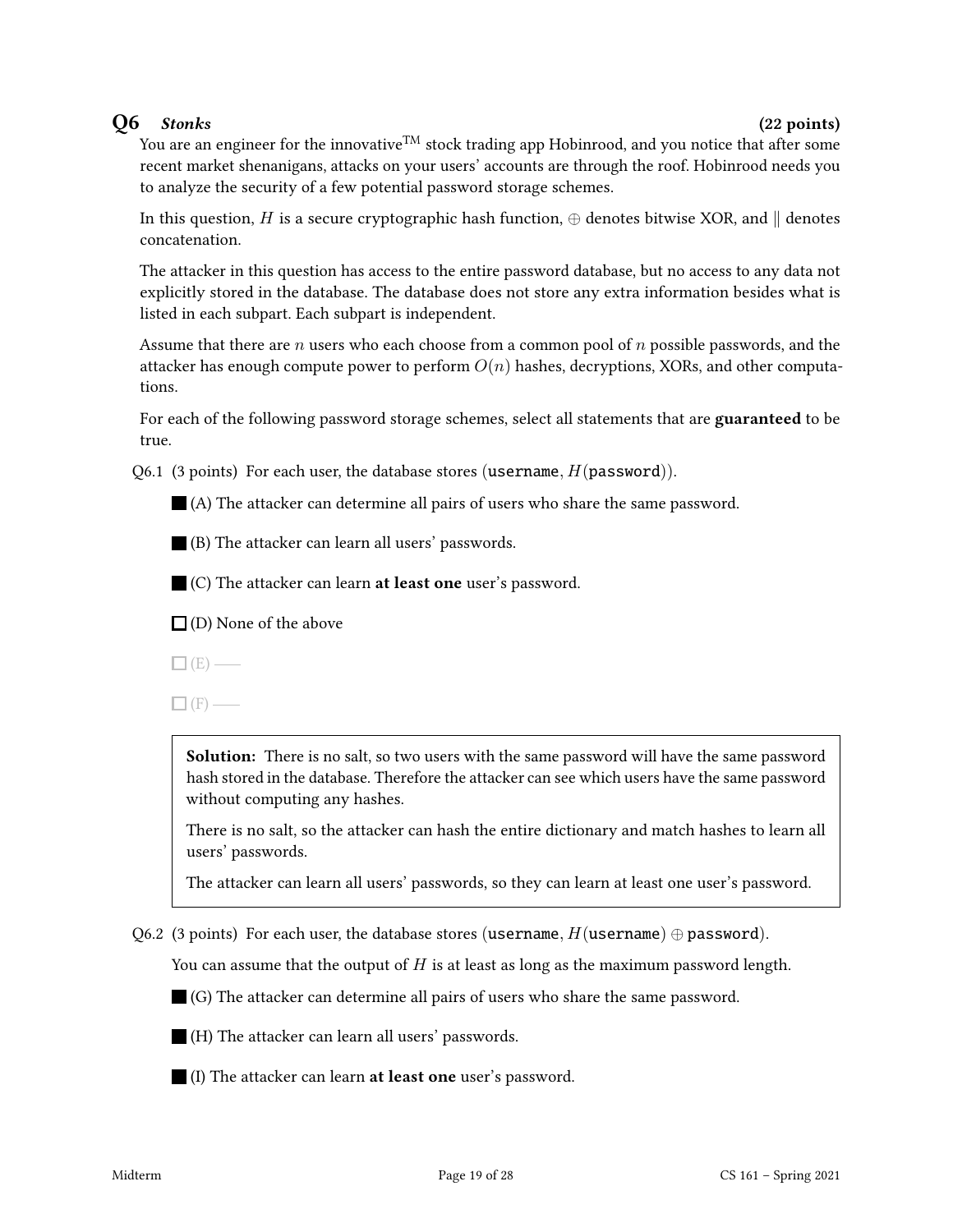#### $\Box$  (J) None of the above

 $\Box$  (K) —

 $\Box$ (L) —

**Solution:** Since usernames are public, an attacker can compute ( $H$ (username)  $\oplus$  password)) $\oplus$  $H$ (username) to retrieve every user's password in plaintext.

Q6.3 (3 points) For each user, the database stores (username, r,  $H(p$ assword $||r)$ ).

 $r$  is a random 1024-bit value selected when the user creates their account.

 $\Box$ (A) The attacker can determine all pairs of users who share the same password.

 $\Box$  (B) The attacker can learn all users' passwords.

(C) The attacker can learn at least one user's password.

 $\square$  (D) None of the above

 $\Box$  (E) —

 $\Box$ (F) —

**Solution:** This is the salted password hash scheme from lecture. The attacker must run  $O\left(n^{2}\right)$ hashes in order to reverse all passwords (since there are  $n$  users and  $n$  possible passwords), instead of being able to pre-compute a dictionary of n passwords and check them against all users in an  $O(2n) = O(n)$  attack.

Since passwords are salted, the attacker cannot determine if two users share the same password unless they reverse the passwords first. As described above, this takes  $O\left(n^{2}\right)$  time.

Q6.4 (3 points) For each user, the database stores (username, AES-CBC $(k, H(password)))$ .

AES-CBC denotes AES-CBC mode encryption, with a random, unpredictable IV used for each encryption.  $k$  is a secret key that the password database knows, but the attacker doesn't know.

 $\Box$  (G) The attacker can determine all pairs of users who share the same password.

 $\Box$  (H) The attacker can learn all users' passwords.

 $\Box$  (I) The attacker can learn **at least one** user's password.

(J) None of the above

 $\Box$ (K) —

 $\Box$  (L) —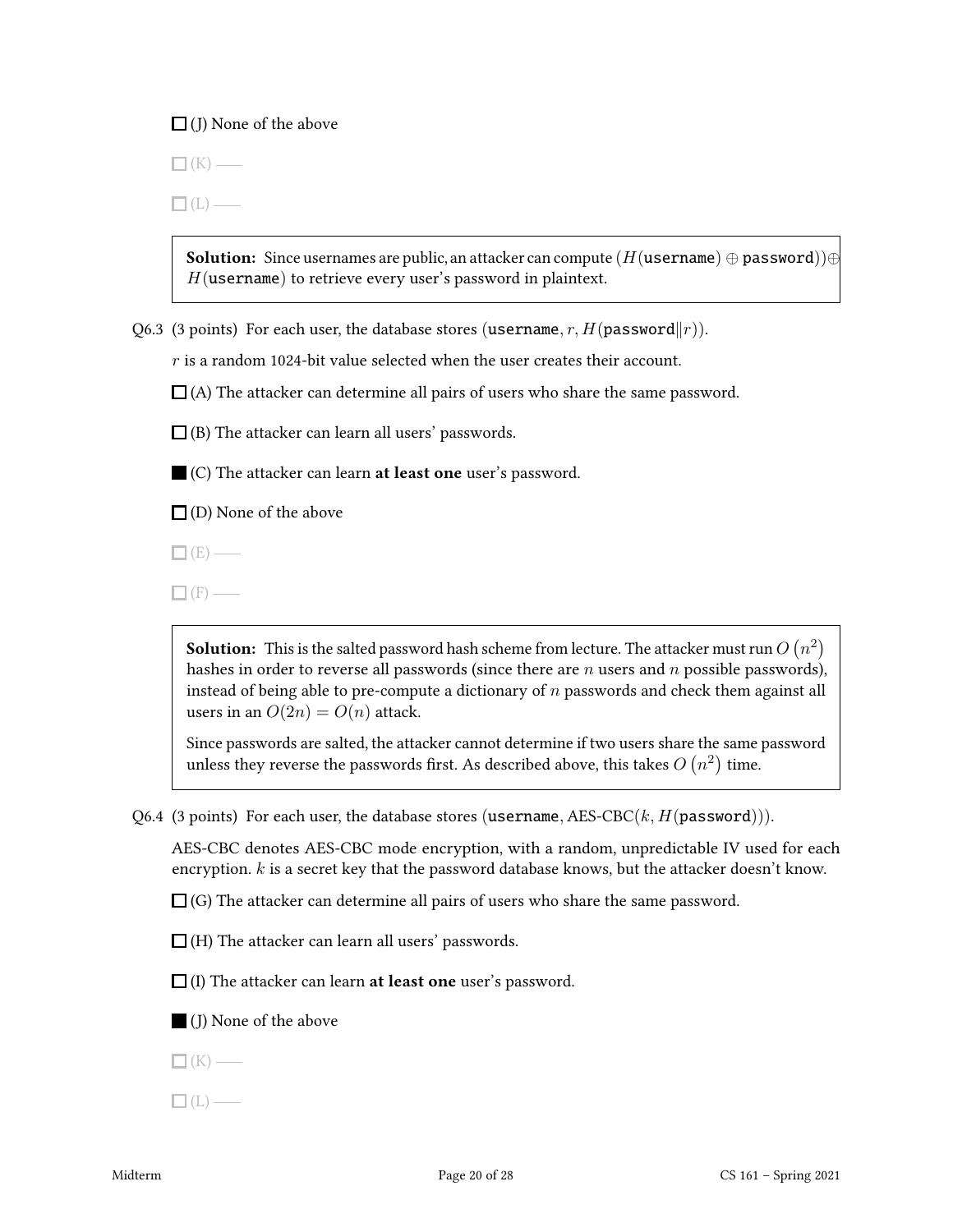Solution: AES-CBC is IND-CPA secure, so an attacker cannot learn anything about the passwords from the database.

In practice, this seems like a great solution since it resists all dictionary attacks, but note that it is completely broken if the attacker learns  $k$ .

Q6.5 (3 points) Because usernames are often unique to a website, some websites opt to salt the password hash with the username rather than a random number. Consider storing (username,  $H(password||username))$  for each user. Briefly describe one disadvantage of this scheme compared to using random salts, i.e. storing (username, r,  $H(p$ assword $||r|$ ).

Enter your answer in the text box on Gradescope.



**Solution:** Usernames, while unique to a website, are definitely not unique globally. Users who share the same username and password across multiple sites are vulnerable to dictionary attacks on their specific username. Another reason is that usernames do not change when the user changes their password, making a user's password history more vulnerable to a brute-force attack.

You realize that designing a secure password storage scheme can be hard and decide to think about ways to let users log in without passwords.

Q6.6 (4 points) Which of the following protocols would allow you to verify a user's identity? Assume that you know the user's public key, and the user's private key has not been compromised. Select all that apply.

 $\Box$  (G) Encrypt a random value r with the user's public key. The user tells you r.

 $\blacksquare$  (H) Give the user a random value r. The user signs r and sends you the signature.

 $\Box$  (I) The user gives you a certificate with their public key, signed by a trustworthy certificate authority.

 $\Box$  (J) Perform Diffie-Hellman key exchange with the user to get a shared key k. The user tells you  $k$ . (You can assume no MITM has tampered with the key exchange.)

 $\Box$  (K) None of the above

 $\Box$ (L) —

**Solution:** Encrypting  $r$  works, because only the user with the corresponding private key can decrypt  $r$  and tell you the value of  $r$ .

Signing  $r$  works, because only the user with the corresponding private key can sign  $r$  and give you a valid signature.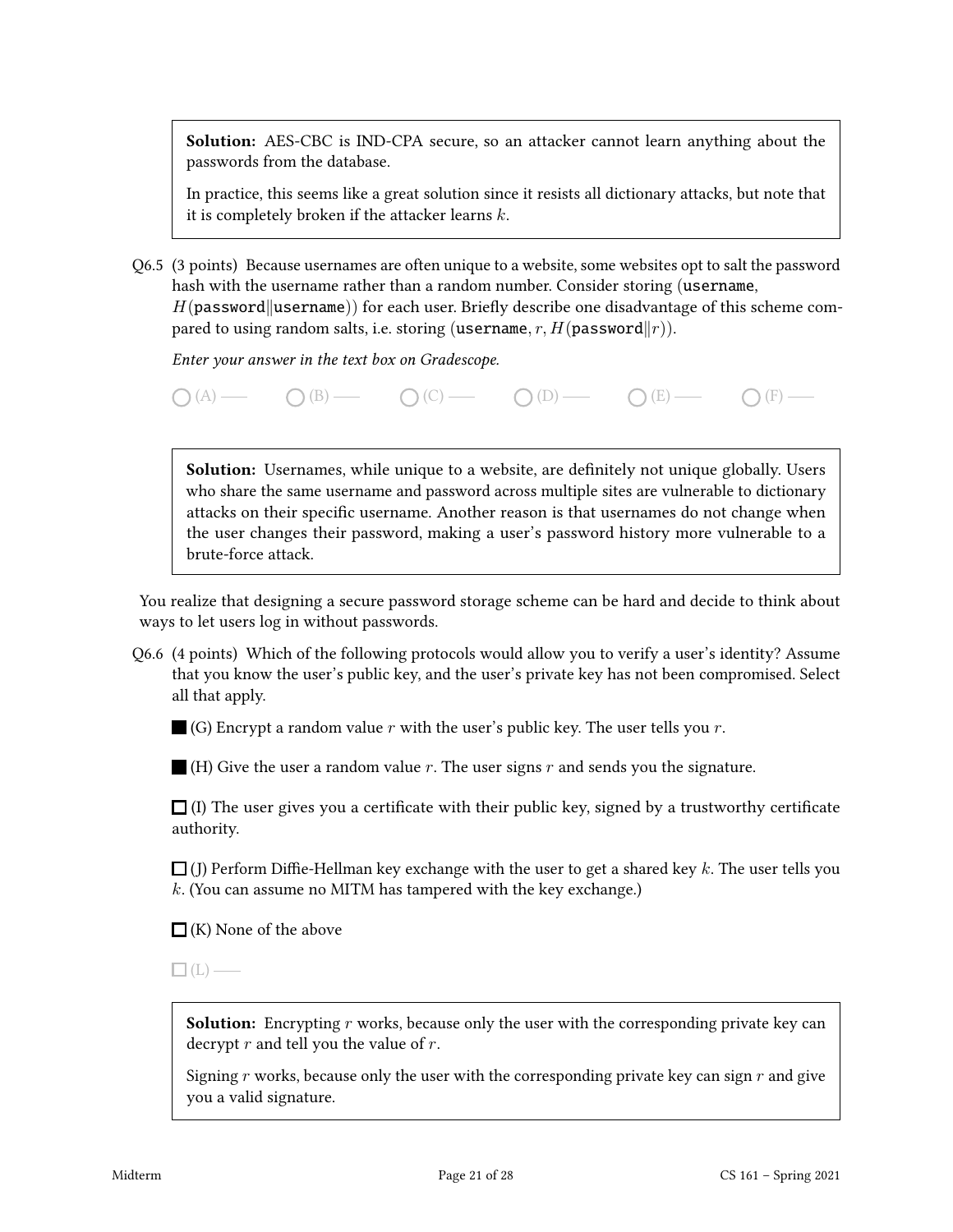Certificates are public, so the user giving you a certificate doesn't tell you anything about their identity.

Diffie-Hellman can be performed between any two users.

Hobinrood uses a certificate hierarchy to validate users' public keys. In the hierarchy, a trusted certificate authority (CA) issues certificates to apps such as Hobinrood. Each app then issues certificates for its trusted users.

Q6.7 (3 points) An attacker shows you a valid certificate for the attacker's public key that appears to be signed by Hobinrood and a valid certificate for Hobinrood signed by the trusted CA. You know that Hobinrood would never issue a certificate to the attacker. What could the attacker have done to accomplish this? Select all that apply.

| $\blacksquare$ (A) Stolen the CA's private key | $\Box$ (D) None of the above |
|------------------------------------------------|------------------------------|
| (B) Stolen Hobinrood's private key             | $\Box$ (E) —                 |
| $\Box$ (C) Stolen Hobinrood's certificate      | $\Box$ (F) —                 |

Solution: The attacker can steal Hobinrood's private key to sign the certificate for the attacker's public key.

The attacker can steal the CA's private key to sign a fake certificate for Hobinrood (containing an attacker-chosen public key), then use the corresponding private key to sign the certificate for the attacker.

Certificates are public, so stealing a certificate doesn't help the attacker create valid certificates.

This is the end of Q6. Leave the remaining subparts of Q6 blank on Gradescope, if there are any. Proceed to Q7 on your answer sheet.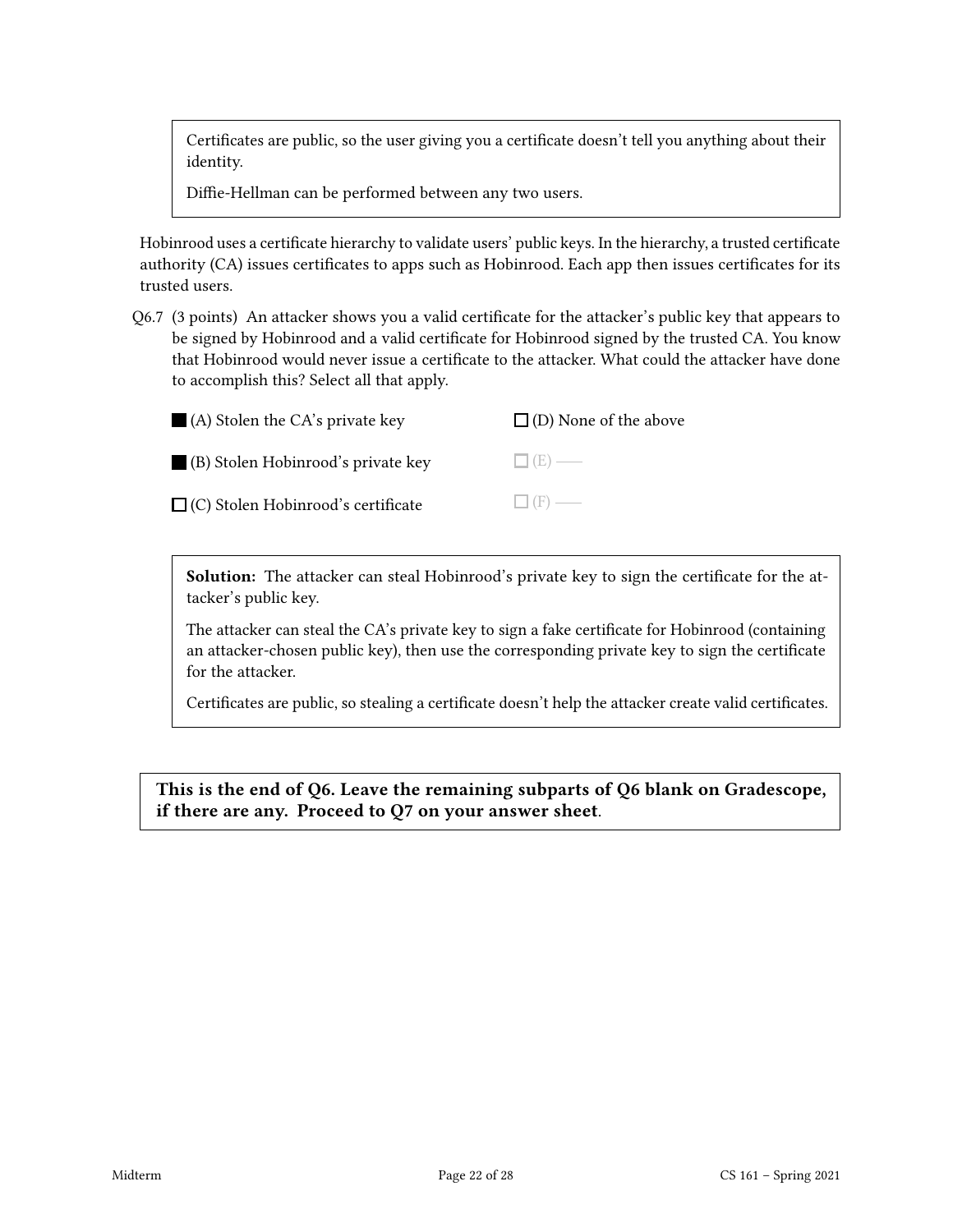#### Q7 Palindromify (31 points)

Consider the following C code:

```
1 struct flags {
2 char debug [4];
3 char done [4];
4};
5
6 void palindromify (char *input, struct flags *f) {
7 size t i = 0;
8 size_t j = strlen(input);
9
10 while (j > i) {
11 if (input[i] != input[j]) {
12 input [j] = input [i];
13 if \text{strncmp}("BBBB", f \text{-} > \text{delay}, 4) == 0)14 printf ("Next: %s\n", input);
\left| \frac{15}{2} \right| }
16 }
17 i + +; j - -;18 }
19 }
20
21 int main (void) {
22 struct flags f;
23 char buffer [8];
24 while \text{(strncmp("XXXX", f.done, 4)} := 0)25 gets (buffer);
26 palindromify (buffer, &f);
27 }
28 return 0;
29 }
```
Definitions of relevant C functions may be found on the last page of this exam.

Assume you are on a little-endian 32-bit x86 system. Assume that there is no compiler padding or saved registers in all questions.

For parts 1–3, assume that no memory safety defenses are enabled.

Q7.1 (3 points) Which of the following lines contains a memory safety vulnerability?

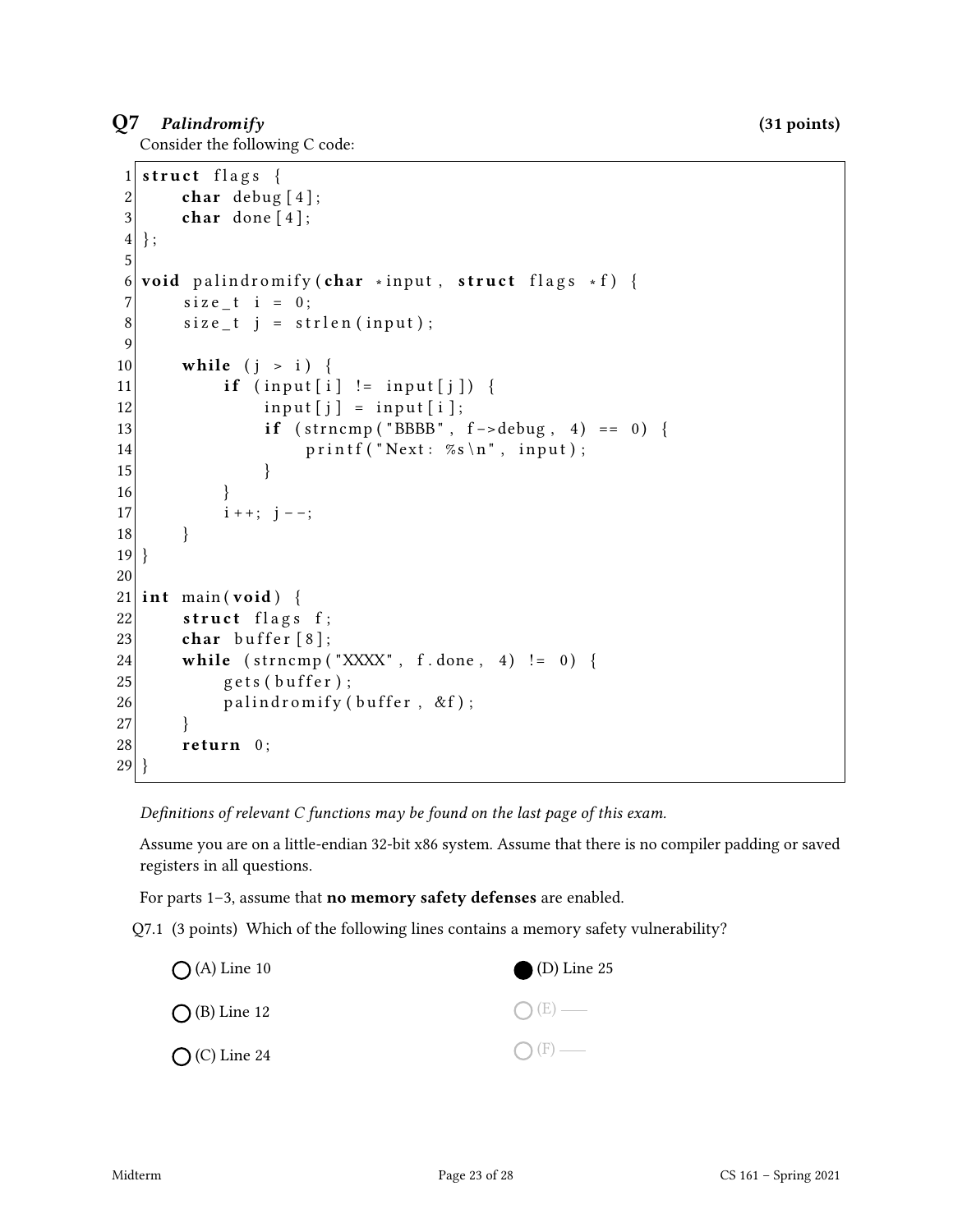Solution: Line 25 contains a vulnerable call to gets, which will allow us to overflow buffer.

Q7.2 (3 points) Which of these inputs would cause the program to execute shellcode located at 0xbfff34d0?

 $(G)' \times 00' + (11 * 'A') + (4 * 'X') + (4 * 'A') + ' \times d0 \times 34 \times f \times b f'$  $\bigcap(H) \setminus x00' + (19 * 'A') + \setminus xd0\x34\xff\xbf'$  $\bigcap$ (I) (20 \* 'X') + '\xd0\x34\xff\xbf'  $\bigcap (J) \setminus x00' + (7 * 'A') + (4 * 'X') + (4 * 'A') + \setminus xd0\x34\xff\xbf'$  $\bigcap (K) (16 * 'X') + ' \xd0\x34\xff\xbf'$ 

 $\bigcap$  (L) None of the above

Solution: First, notice that buffer resides in main, so we're going to attempt to overwrite the RIP of main in this attack. Here's what the stack diagram looks like:

- [4] MAIN RIP
- [4] MAIN SFP
- [4] f.done
- [4] f.debug
- [8] buffer
- ...

At a high level, we're going to follow our traditional attack structure: write past the end of buffer and replace the RIP with the address of our shellcode. However, in order to force this program to actually execute that shellcode, there are two while loops that we need to break out of.

After our input is copied into buffer, we will enter the palindromify method. At this point, we need a way to skip the while loop that attempts to copy non-matching values from the end of input to the beginning - if we don't skip this function, the RIP in our attack will be overwritten by the garbage at the beginning.

To skip this loop, we add a null terminator at the beginning of our exploit - consequently, when strlen(input) is called, it will return 0. At this point,  $j > i$  will evaluate to false, and we'll skip over the loop.

Then, when the method returns, we need a way to break out of the while loop in main otherwise, our program will continue to run forever. To do this, we need to set the f.done flag on the stack to XXXX.

Because the struct resides above the buffer on stack, we can do this by placing XXXX precisely at the location of f.done, which resides 12 bytes above buffer.

With this information, our exploit looks like this: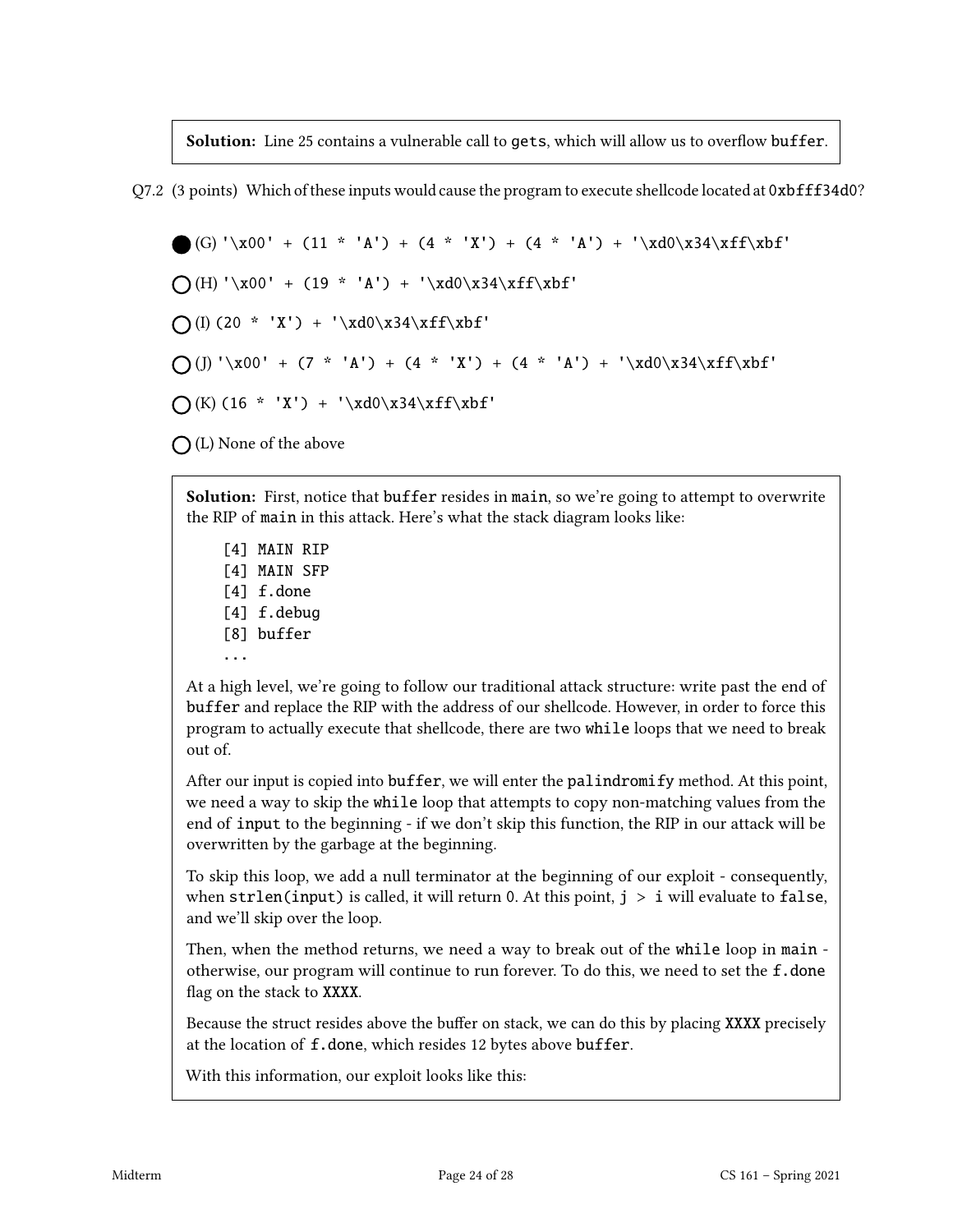$'\x00' + (11 * 'A') + (4 * 'X') + (4 * 'A') + '\xd0\x34\xff\xbf'$ 

Q7.3 (3 points) Assume you did the previous part correctly. At what point will the instruction pointer jump to the shellcode?

| $\bigcap$ (A) Immediately after palindromify returns $\bigcap$ (D) Immediately after printf returns |                 |
|-----------------------------------------------------------------------------------------------------|-----------------|
| (B) Immediately after main returns                                                                  | $\bigcap (E)$ — |
| $\bigcap$ (C) Immediately after gets returns                                                        | $\bigcap$ (F) — |

Solution: Because we overwrite the RIP in main, the shellcode will begin executing when main returns.

For parts 4–7, assume that stack canaries are enabled, and all 4 bytes of the canary are random and not null<sup>[1](#page-24-0)</sup>. Assume that gets will append a single null byte to your input.

Q7.4 (5 points) Which of the following values on the stack can we overwrite without writing to the stack canary? Select all that apply.

| $\Box$ (G) SFP of main         | $\blacksquare$ (I) buffer    |
|--------------------------------|------------------------------|
| $\Box$ (H) RIP of palindromify | $\blacksquare$ (K) $f$       |
| $\Box$ (I) RIP of main         | $\Box$ (L) None of the above |

Solution: The stack diagram looks like this:

[4] RIP of main [4] SFP of main [4] STACK CANARY [4] f.done [4] f.debug [8] buffer

[4] &f

- [4] &buffer
- [4] RIP of palindromify
- [4] SFP of palindromify

...

Our exploit starts writing at buffer and writes up the stack (towards higher addresses), so we should be able to overwrite buffer and f without writing over the canary.

<span id="page-24-0"></span> $1$ Note that if the attacker is unlucky and one canary byte is 0 which might disrupt the overflow the attacker can simply try again as the target program will restart with a different random canary.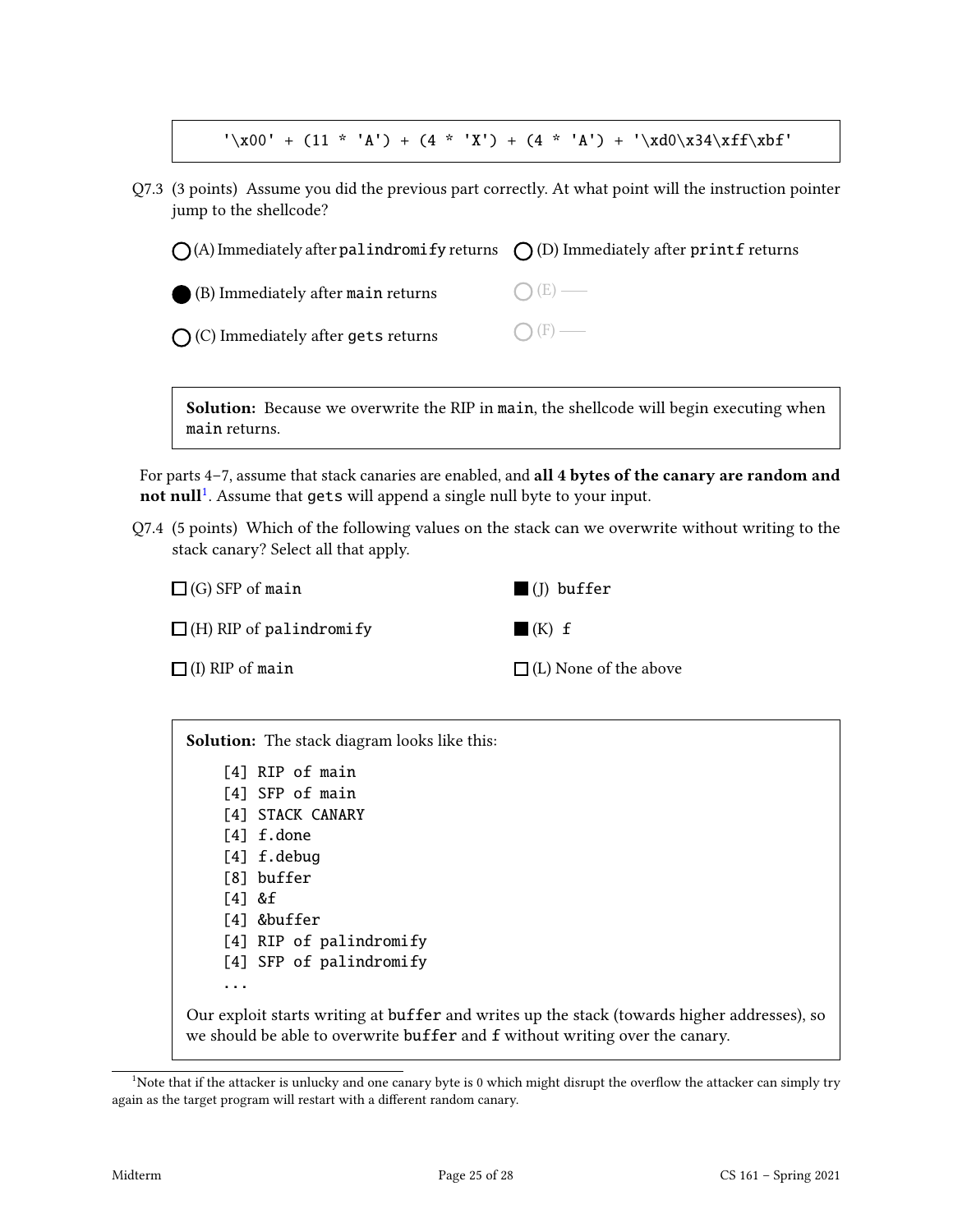- $Q7.5$  (3 points) Suppose that we provide ABCDE as input to the program. When we enter the palindromify function, what will be the initial value of j?
	- (A) 0  $\bigcirc$  (B) 1  $\bigcirc$  (C) 2  $\bigcirc$  (D) 3  $\bigcirc$  (E) 4  $\bigcirc$  (F) 5

Solution: strlen("ABCDE") will return 5, so j will be set to 5.

This highlights an off-by-one vulnerability in this code, where the code will index into the NULL byte of the string rather than the last character one byte before it, enabling us to overwrite the NULL byte with the 0th byte of the string.

 $Q7.6$  (5 points) Provide the **first** line of an input that will allow you to redirect execution of this program to shellcode located at 0xbfff34d0. Write your answer in Python 2 syntax (just like Project 1). Enter your answer in the text box on Gradescope.

 $\bigcap(G)$  (G)  $\longrightarrow$   $\bigcap(H)$   $\longrightarrow$   $\bigcap(I)$   $\longrightarrow$   $\bigcap(I)$   $\longrightarrow$   $\bigcap(K)$   $\longrightarrow$   $\bigcap(L)$   $\longrightarrow$ 

**Solution:** This exploit follows the exploit from Project 1 Question 3. At a high level, this is a two-part exploit; with our first input, we want to leak the value of the canary using the printf in palindromify; with our second input, we want to write that value back to the appropriate spot on the stack.

First, we need to identify what we need to set the flags to. Notice how palindromify will only call printf when f.debug is set to BBBB. Also, because this is a two-part exploit, we want the while loop in main to continue running, so we need to make sure f. done is set to anything except XXXX.

Additionally, to force printf to leak the canary, we need to ensure that there are no NULL bytes between the start of buffer and the canary. As the problem states, gets adds a NULL byte to the end of whatever input we provide to the program. Fortunately, as suggested by the previous question, the NULL byte will be overwritten by the 0th byte of the string (Line 12). Possible solutions are:

'B' \* 15

 $({^1}A' * 8) + ({^1}B' * 4) + ({^1}A' * 3)$ 

The important thing is the 9th through 12th bytes are 'B'. Other solutions are possible.

Q7.7 (5 points) Provide the second line of an input that will allow you to redirect execution of this program to shellcode located at 0xbfff34d0. You can use out as a variable that contains the output from the first input. Write your answer in Python 2 syntax (just like Project 1). *Enter your* answer in the text box on Gradescope.

 $O(A)$   $O(B)$   $O(C)$   $O(D)$   $O(E)$   $O(E)$   $O(F)$   $O(F)$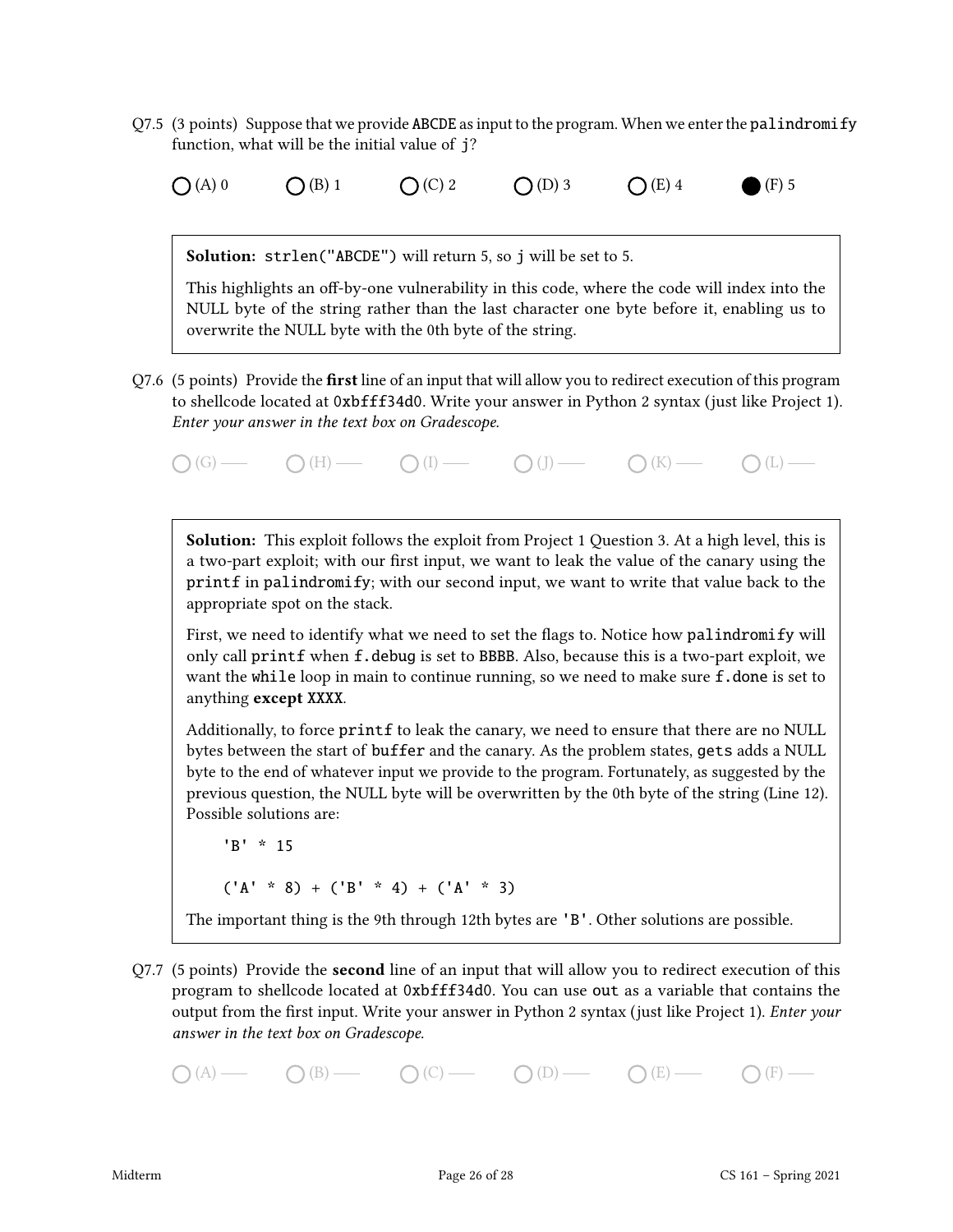**Solution:** Now, we need to set  $f$ . done to XXXX—we don't care about the value of  $f$ . debug. We also want to make sure that we write the canary in the appropriate spot. The canary will start at the 22th byte (0-indexed) and end at the 26th byte (noninclusive) of the input, since bytes 0 through 15 are taken up by values on the stack (buffer and f) and bytes 16-21 are taken by "Next: " (with a space at the end).

We also add a null terminator at the beginning of this attack in order to break out of the while loop in palindromify, following the same logic in 7.2.

 $'\x00' + 'X' * 15 + out[22:26] + 'A' * 4 + '\xd0\x134\x1f\x15$ 

The important parts of the exploit: the first byte is null, the 13th through 16th bytes are  $'X'$ , the 17th through 20th bytes are the canary, and the rip is overwritten with the address of shellcode.

Other solutions are possible.

Q7.8 (4 points) Assume the shellcode from the earlier parts resides in the stack section of memory. Which of the following would we be able to do if stack canaries and ASLR were both in use? Select all that apply.

(G) Leak the stack canary

 $\blacksquare$  (H) Overwrite the value of struct flags f

 $\Box$  (I) Overwrite the value of **i** and **j** 

 $\Box$  (J) Redirect execution to the shellcode using the method from parts 6–7

 $\Box$  (K) None of the above

 $\Box$ (L) —

**Solution:** ASLR wouldn't prevent us from writing to memory regions above the buffer and taking advantage of the earlier exploits to leak the canary, but it would prevent us from redirecting execution to the shellcode using the exploit that we crafted in Q6-7, since that shellcode memory address would change with every instance of the program.

This is the end of Q7. Leave the remaining subparts of Q7 blank on Gradescope, if there are any. You have reached the end of the exam.